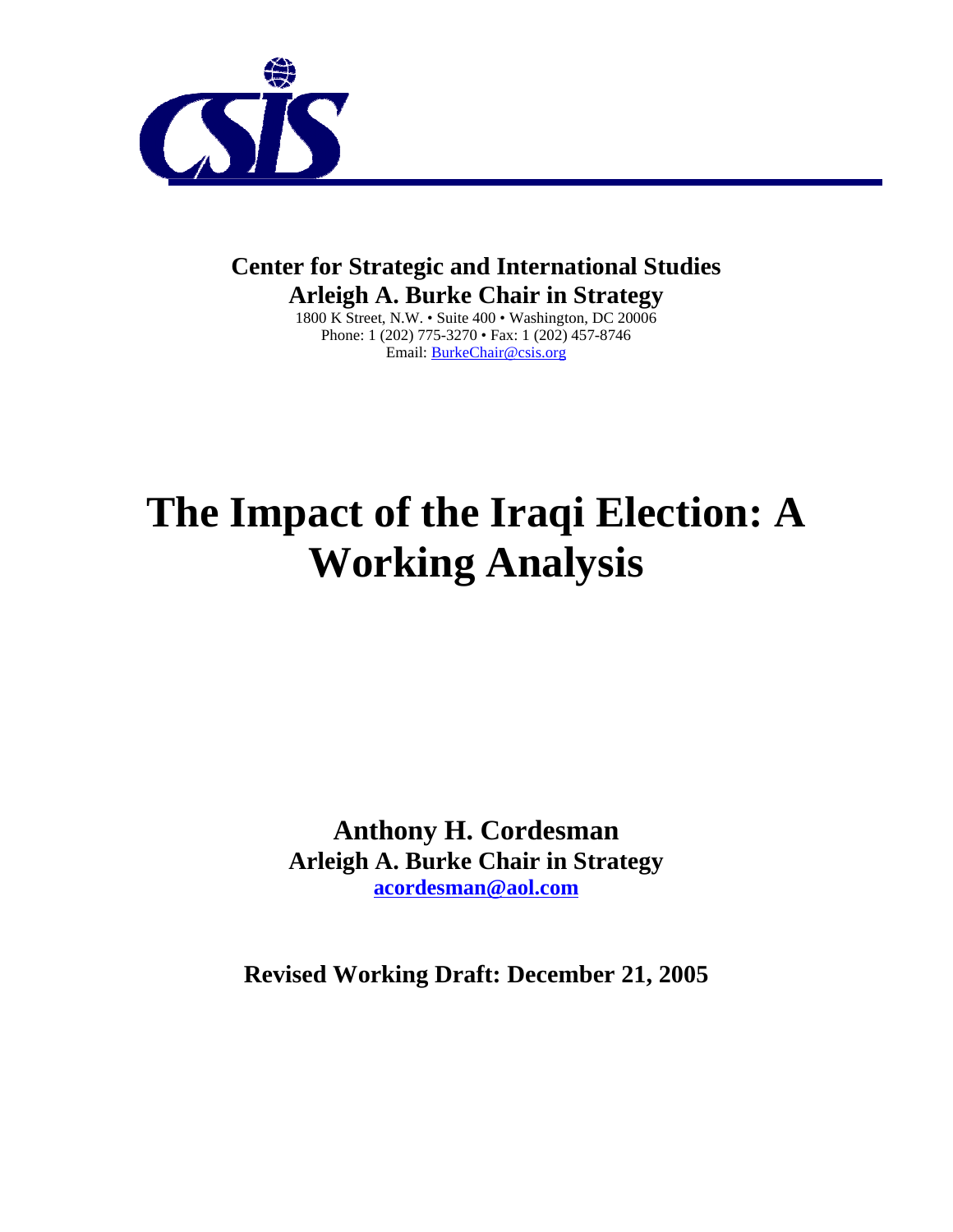| But, Iraqis Voted on Ethnic or Sectarian Lines Without a Clear Agenda for the Future 5 |  |
|----------------------------------------------------------------------------------------|--|
|                                                                                        |  |
|                                                                                        |  |
|                                                                                        |  |
|                                                                                        |  |
|                                                                                        |  |
| And, the Election is Only a Prelude to Months of Effort in Forming a New               |  |
| Government, Shaping the Nature of Iraqi Politics, and Reaching Critical Decisions      |  |
|                                                                                        |  |
|                                                                                        |  |
| Indicators: Voting in the four most troubled provinces where the insurgency has the    |  |
|                                                                                        |  |
| Sunni Voting Did Not Mean Support for the Government and Constitution, or              |  |
|                                                                                        |  |
|                                                                                        |  |
|                                                                                        |  |
| Indicators: Broader Sunni Strength and Attitudes Towards the Government  16            |  |
|                                                                                        |  |
|                                                                                        |  |
|                                                                                        |  |
|                                                                                        |  |
|                                                                                        |  |
|                                                                                        |  |
|                                                                                        |  |
|                                                                                        |  |
|                                                                                        |  |
|                                                                                        |  |
|                                                                                        |  |
|                                                                                        |  |
|                                                                                        |  |
|                                                                                        |  |
|                                                                                        |  |
|                                                                                        |  |
|                                                                                        |  |
| Post-Election Coalitions will be More Important than the Election Results  27          |  |
|                                                                                        |  |
|                                                                                        |  |
|                                                                                        |  |
|                                                                                        |  |
|                                                                                        |  |
|                                                                                        |  |
|                                                                                        |  |
|                                                                                        |  |
|                                                                                        |  |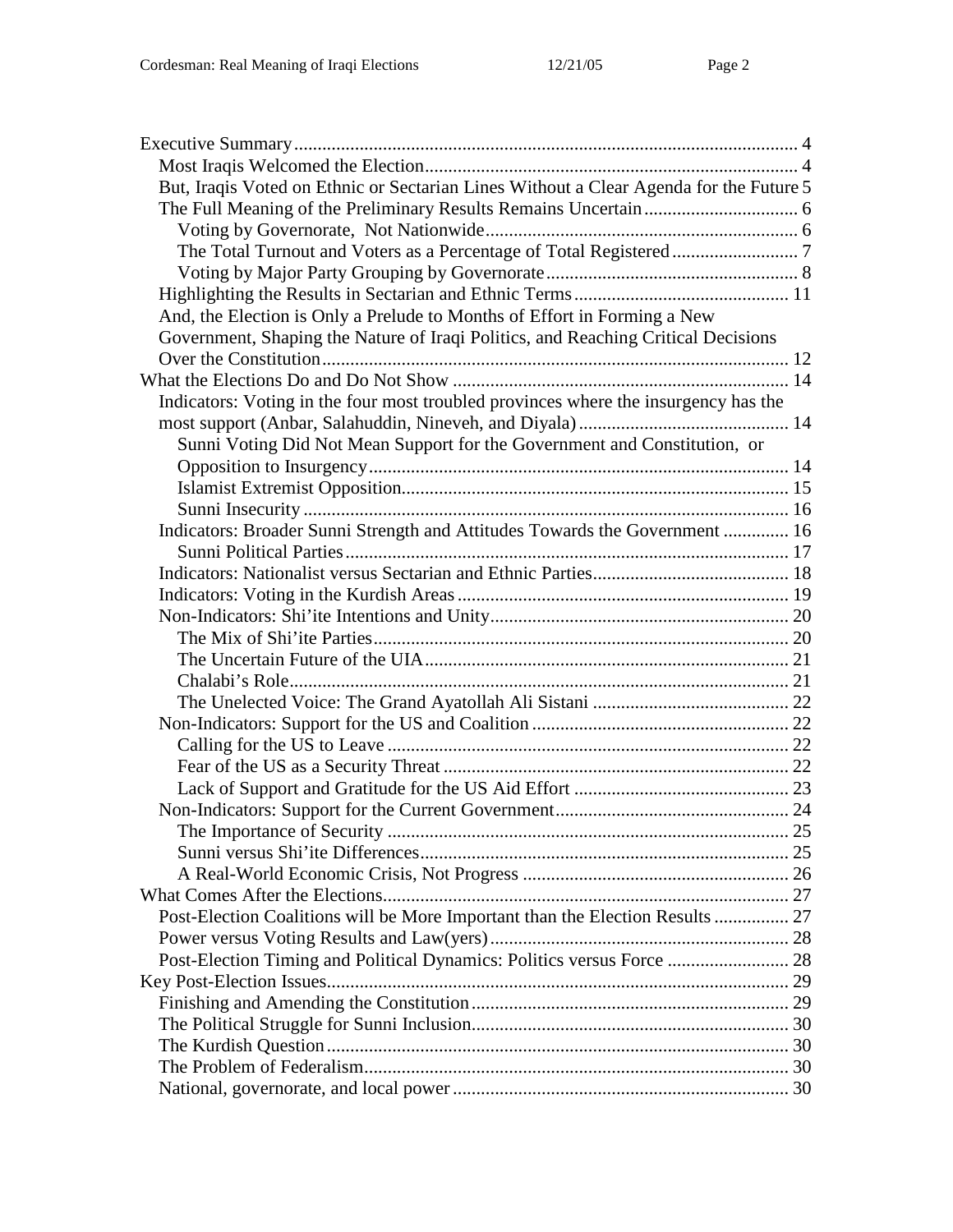| Control of the Military, Security Forces, and Police and Shaping the Role of the |  |
|----------------------------------------------------------------------------------|--|
|                                                                                  |  |
|                                                                                  |  |
|                                                                                  |  |
|                                                                                  |  |
|                                                                                  |  |
|                                                                                  |  |
|                                                                                  |  |
|                                                                                  |  |
|                                                                                  |  |
|                                                                                  |  |
|                                                                                  |  |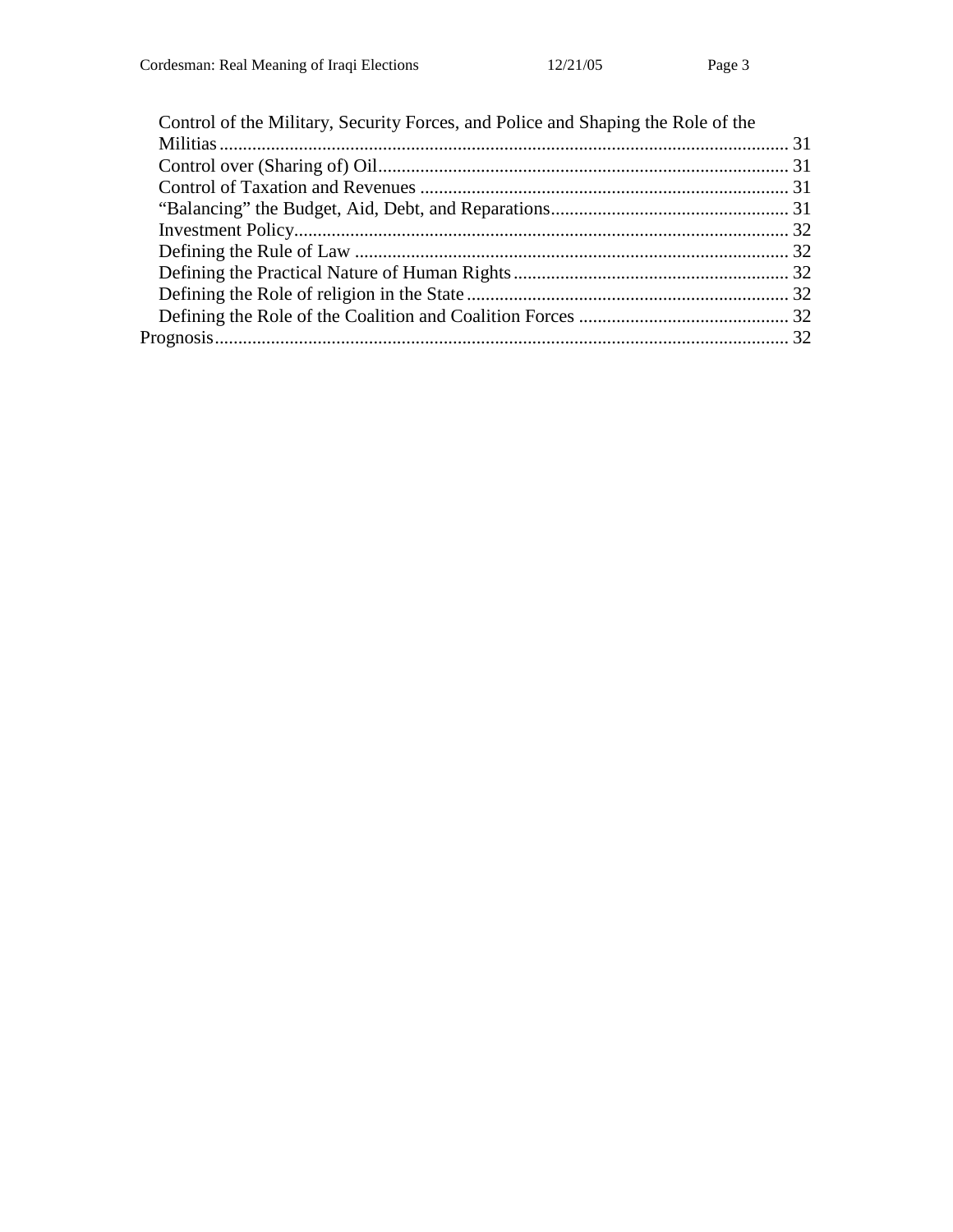# **Executive Summary**

It may be the fall of 2006 before the full impact of the December 15, 2005 election in Iraq is clear. It will be months before the full nature of the new political structure it has created has been negotiated and every element of the new government is in place. There is still some risk that significant numbers of Sunnis will not accept the result, or that some combination of the insurgency and tension between Sunni and Shi'ite may divide the country.

Both Sunni Arab and secular political groups have formed a united front on December 12<sup>th</sup>. According to Reuters they demanded a rerun of last week's election. They made charges of massive fraud, and threatened to boycott the new parliament and cripple it. The meeting included former Prime Minister Iyad Allawi, and secular Sunni leader Saleh al-Mutlak, and some 70-80 other politicians from the Iraqi Unified Front, Allawi's Iraqi National List, the Sunni Islamist-led Iraqi Accordance Front and several other groups. They said they had formed committees and would take their complaints not only to the Electoral Commission but also the Arab League, European Union and United Nations.

Nevertheless, the fact Iraq has held a real election for a sovereign government with a legislature with a four-year tenure is an important achievement. In spite of complaints by some of the leading parties, the election seems to have only had a limited number of major glitches, and occurred only limited violence. Sunnis did participate in large numbers, and the overall turn out was relatively high.

Everything depends on whether this success can be turned into a more lasting political process. Voting takes only a matter of minutes, but creating an effective government and functioning political system takes months to begin, and years to complete. The Iraqi election can only be successful if Iraqi politics and governance are successful, and move towards unifying the country and ending support for the insurgency. It may be months before a new government is in place, and it must then come to grips with completing a new constitution and dealing with virtually every major issue that defines the role of government and the new Iraqi state.

Iraq also faces the need to simultaneously expand the role of Iraqi military, special security, and police forces. These are the key to both defeating the insurgents and maintaining national unity. They are critical to the legitimacy of the new government, which must show that its forces can replace most Coalition forces, and that its police can establish local security and a rule of law.

Iraq may or may not succeed. It is far too soon, however, to predict either success or failure. The political and military facts on the ground that emerge during 2006 will determine the outcome. Not the predictions of politicians, analysts, or the media.

# *Most Iraqis Welcomed the Election*

The election was one that most Iraqis welcomed. Iraqis have mixed feelings about the overall pace of events in Iraq. A new ABC-Time Oxford Research International poll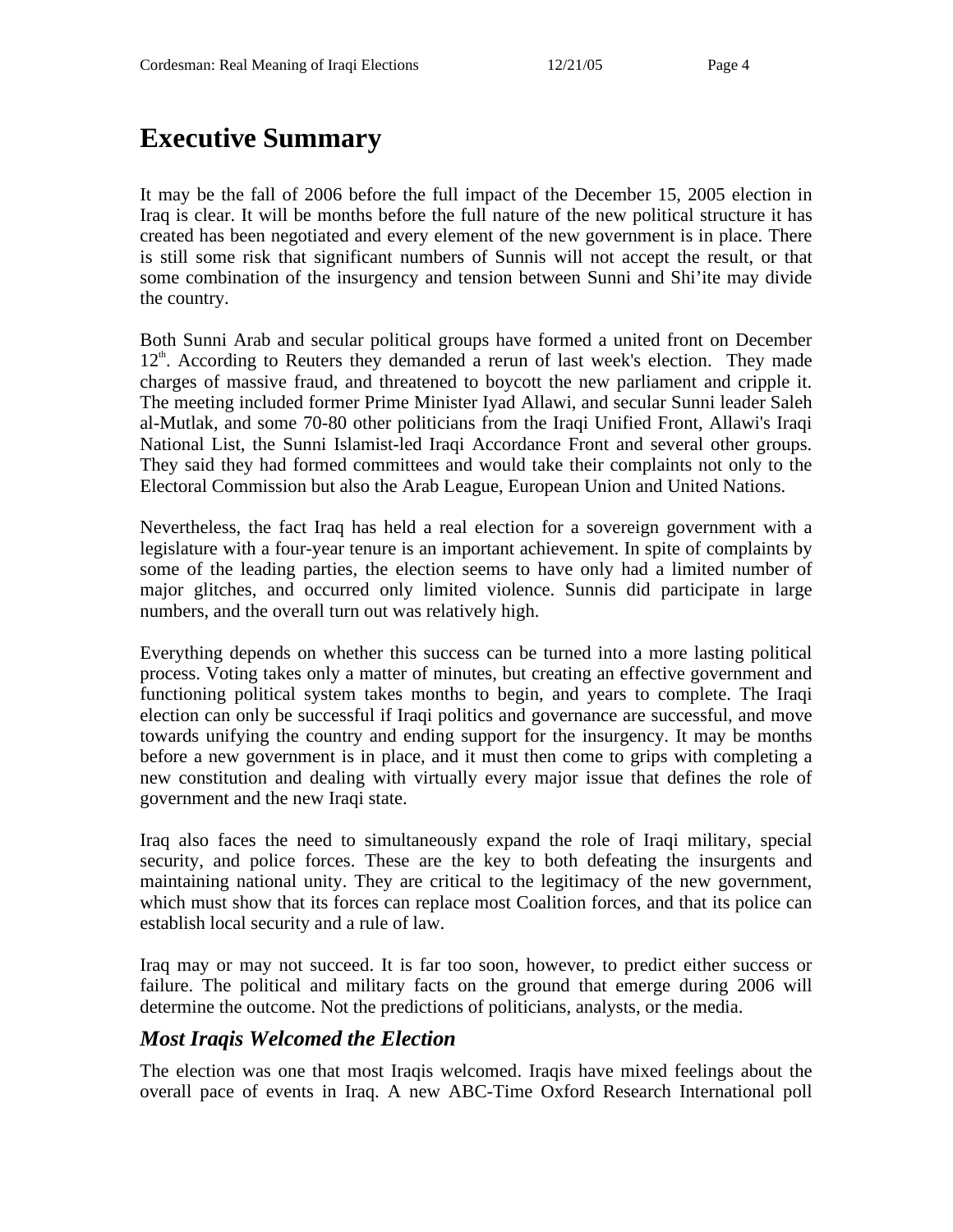released in the week before the election indicated that some 71% of Iraqis (although largely Shi'ite and Kurd) felt their own lives were going well. Only 44% saw similar progress for the country, but 69% expected situation to get better in the next year. (Only 35% saw a favorable future in Sunni provinces.)

Some 57% still saw security as the country's top priority, although 60% now felt secure in their own neighborhoods, versus 60% in June 2004, and 61% said local security was now good versus 49% in February 2004.

Nevertheless, Iraqis went into the election with considerable optimism. ABC reported that "Three-quarters of Iraqis express confidence in the national elections being held this week, 70 percent approve of the new constitution, and 70 percent — including most people in Sunni and Shiite areas alike — want Iraq to remain a unified country."

The number of Iraqis that preferred democracy as a political system had risen from 49% in February 2004 to 57% in December 2005, while the number preferring an Islamic state had dropped from 21% to 14% and the number calling for a single strong leader for life had dropped from 28% to 26%.

The ABC analysis of "Where Things Stand" in Iraq issued in mid-December noted that,

"Today, faith in the electoral process runs high (with the exception of the disaffected Sunnis) and confidence in public institutions has risen. This is particularly true for the Iraqi Army — up from 39 percent to 67 percent, and the police — up from 45 percent to 69 percent.

"A smaller majority says they are confident in their local and national leaders — but … basic interest in politics has soared. The percentage of Iraqis reporting such an interest has gone from 39 (November 2003) to 69 today. Asked what sort of government they wish for, 57 percent of Iraqis told us they would prefer a democratic state; 26 percent answered "strong leader"; only 14 percent expressed a preference for an Islamic state.

"… While a slim majority nationwide (51 percent) approve of their local government, sectarian differences are obvious. Iraq's Shiites and Kurds — two populations widely persecuted under Saddam Hussein — are not surprisingly filled with hope and high expectations for the country's current and future political leaders. By large margins, Shiites and Kurds approve of the recently adopted constitution and are confident that the elections will bring positive change. They also give the young Iraqi government generally good marks.

# *But, Iraqis Voted on Ethnic or Sectarian Lines Without a Clear Agenda for the Future*

The full official results of the election will not be certified until mid-January 2006, but it was clear long before the actual voting that this would be an election where most Iraqis would have to vote for the few names they knew at the top of a ticket -- and make a choice between key national, ethnic, and sectarian parties -- without really knowing what a given party ticket or leader really stood for in any detail.

Most Iraqis never saw the candidate lists in full before they went to the polls. The number of candidates also vastly exceeded the number of offices. Not only were most of the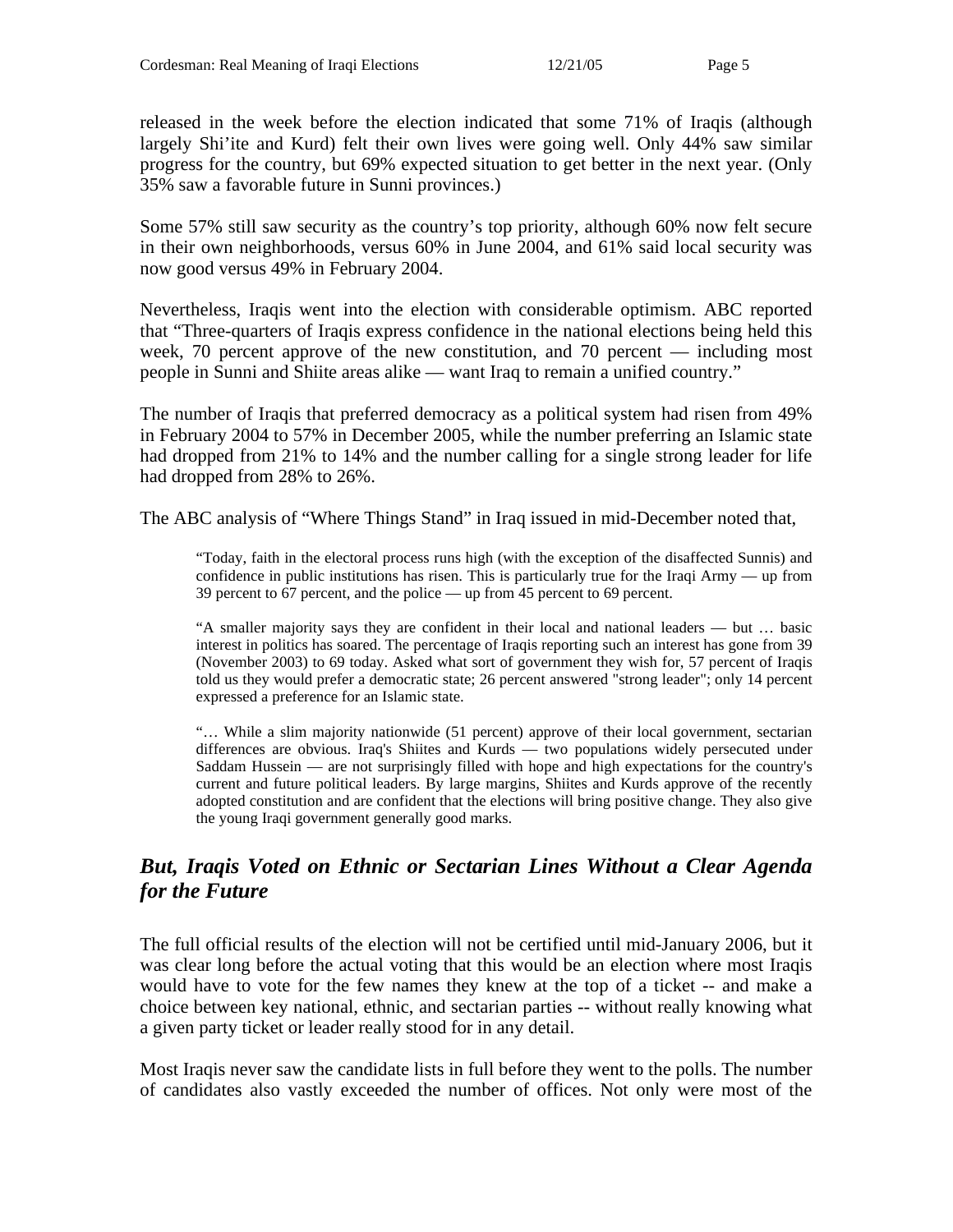major parties mixes of very different voices and beliefs, but there were 7.655 candidates on 996 candidate lists, 307 political entities (single candidates and political parties), and 19 coalitions. In Baghdad, for example, the ballot paper had 106 candidate lists with 2,161 candidates for 59 seats in the Council of Representatives. There were 212 political contestants on the national ballot.

In spite of this diversity, it was clear that the election had to focus around a few key parties:

--*United Iraqi Alliance or Unified Iraqi Coalition, #555*: Shi'ite. Led by Abd al-Aziz al-Hakim. This mixed Hakim's Supreme Council for Islamic Revolution in Iraq (SCIRI), the Moqtada Sadr's group, Al Dawa, and the group led by then Prime Minister Ibrahim Jafari.

--*Iraqi Front for National Dialogue or Hewar National Iraqi Front*: Salih al-Mutlaq heads this list and split the Iraqi Dialogue Council because he opposed the constitution. The list includes five such political groups.

--*Iraqi Accordance Front or Tawfoq Iraqi Front, #618*: Sunni. Led by Adnan al-Dulaymi and Tariq al-Hashimi. Included three Sunni parties that boycotted the January 30, 2005 election: National Dialogue Council, Iraq Islamic Party (Hashimi), and Iraqi People's Conference. Supported amending constitution, weakening federalism, eliminating Shi'ite and Kurdish dominated Iraq forces, liberalizing admission of former Ba'athists to political process.

--*Iraqi National List or National Iraqi List, #731*: Shi'ite & Sunni. Led by Iyad Allawi (Prime Minister is previous government.) Includes Independent Democrats Grouping, National Democratic Party, and Communist Party.

--*Kurdistan Coalition List or Kurdistan Gathering, # 730*: Kurdish. Led by Mas'ud Barzani and Jalal Tababani (then President). Combined the Patriotic Union of Kurdistan (PUK) and Kurdistan Democratic Party (KDP). Smaller Kurdish, Turcoman, and Chaldean Christian elements.

--*National Congress Coalition, #569*: Largely Shi'ite but some Sunnis. Led by Ahmad Chalabi (then a Deputy Prime Minister. Includes Constitutional Monarchy Movement. Mix of religious and secular voices.

# *The Full Meaning of the Preliminary Results Remains Uncertain*

It was almost inevitable that years of sectarian and ethnic tension and violence would polarize the electorate. It was equally apparent that no election held in mid-insurgency could be perfect, and that tensions were so high that some abuses were inevitable, and there would be charges of corruption and violence – even if some were invalid or exaggerated. Furthermore, since the Sunnis were almost certain to emerge as a minority with far less political power than in the past, and the more secular nationalist were likely to be weak relative to sectarian and ethnic parties, it was likely that they would be the key sources of complaint.

#### **Voting by Governorate, Not Nationwide**

This time, however, the vote was by area and not nation-wide, and did allow much better representation by ethnic and sectarian group. Each of Iraq's 18 provinces was considered a separate voting district; the number of parliamentary seats allotted to each district was based on the population of the province. There were 275 seats in the National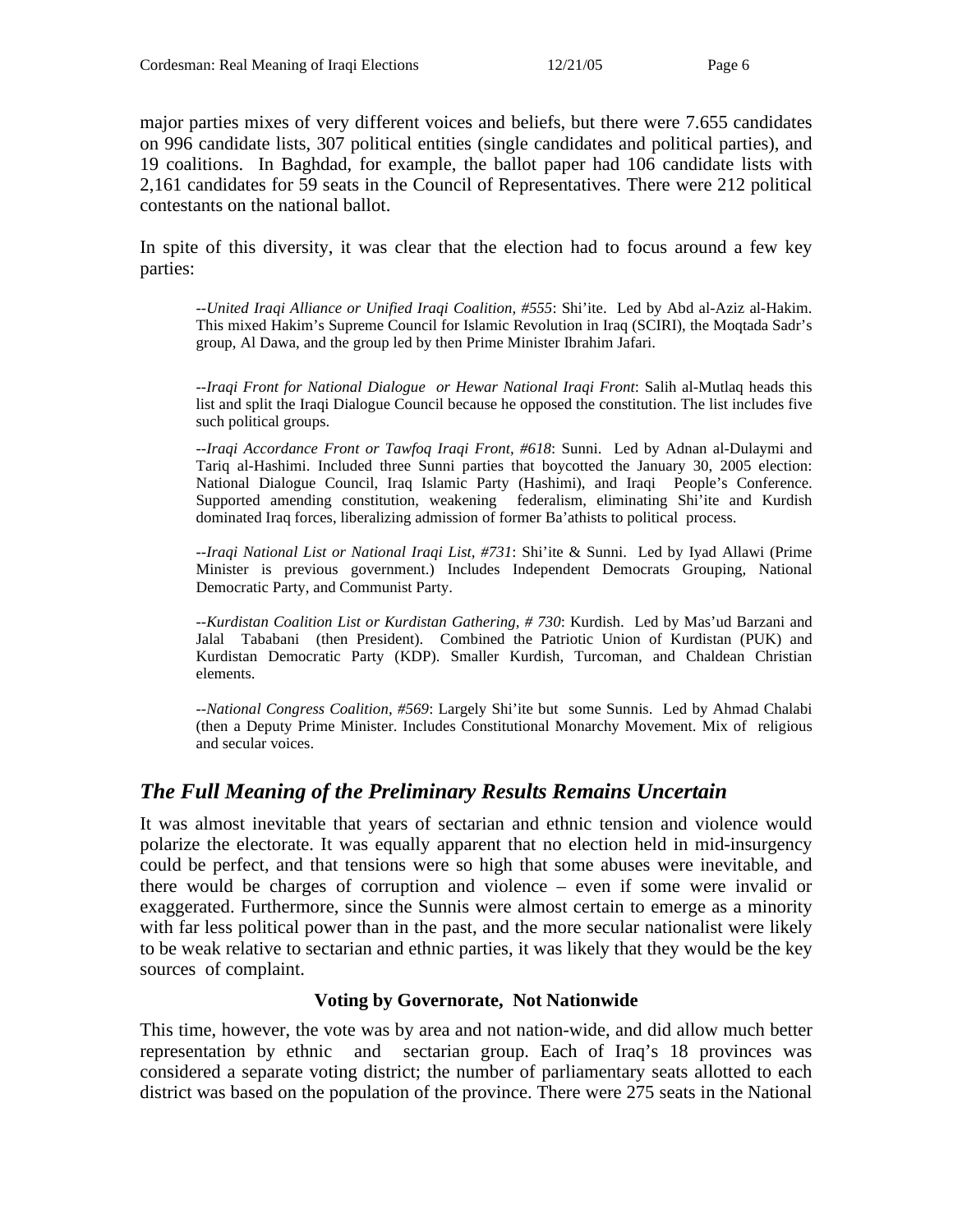Assembly, and 230 were distributed amongst the 18 governorates according to the number of registered voters in each governorate. Baghdad Province, the largest Province, had 59 of the 230 seats in the Council.

The remaining 45 seats out of the 275 were distributed as compensatory seats to political entities whose proportion of the vote received nationally was lower than the number of seats they obtain. . Political entities won seats in a governorate in proportion to the share of votes they receive in the election in that governorate.

The official results will not be out until mid-January, and some 690 formal complaints and thousands of additional complaints had already been made about the way in which the election was conducted by December  $20<sup>th</sup>$  – with reports of 1,000s of additional complaints in process. There were at least 20 of these 690 complaints that the Iraqi Election commission already regarded as serious. Nevertheless, the preliminary results showed that some 11 million ballots had been cast in all 18 provinces, and reported on a count of some 7 million votes.

#### **The Total Turnout and Voters as a Percentage of Total Registered**

The total turnout is shown in the table below. It should be stressed that the count shown is incomplete, but it is still impressive. It also shows that Anbar was the only governorate with a relatively low percentage, and even that was 55%. The others ranged from 62% to 87% and the national average was 70%.

|              | <b>Polling</b> | <b>Total</b>       | <b>Total</b>         | <b>Total</b>  | <b>Total</b> |                   | <b>Voters</b> |
|--------------|----------------|--------------------|----------------------|---------------|--------------|-------------------|---------------|
| Governorate  | <b>Station</b> | <b>Valid Votes</b> | <b>Invalid Votes</b> | <b>Blanks</b> | <b>Votes</b> | <b>Registered</b> | Turnout %     |
| Dhouk        | 845            | 394,662            | 3,325                | 687           | 398,674      | 458,924           | 86.87%        |
| Erbil        | 1,491          | 660,168            | 7,709                | 1,817         | 669,694      | 870,026           | 76.97%        |
| Sulaymania   | 2,066          | 787,248            | 7,016                | 2,677         | 796,941      | 961,786           | 82.86%        |
| Ninewa       | 2,295          | 820,350            | 12,146               | 5,822         | 838,318      | 1,343,381         | 62.40%        |
| Kirkuk       | 1,304          | 514,088            | 5,919                | 2,940         | 522,947      | 691,581           | 75.62%        |
| Diyala       | 1,353          | 495,522            | 5,833                | 3,873         | 505,228      | 707,598           | 71.40%        |
| Anbar        | 728            | 369,755            | 2,662                | 1,261         | 373,678      | 677,821           | 55.13%        |
| Baghdad      | 6,888          | 2,392,543          | 29,508               | 23,073        | 2,445,124    | 3,857,499         | 63.39%        |
| Babil        | 1,497          | 553,133            | 8,140                | 1,227         | 562,500      | 747,588           | 75.24%        |
| Karbala      | 940            | 302,834            | 3,894                | 550           | 307,278      | 439,764           | 69.87%        |
| Wasit        | 1,101          | 346,564            | 3,395                | 480           | 350,439      | 521,466           | 67.20%        |
| Salahaddeen  | 1,073          | 487,455            | 6,124                | 5,339         | 498,918      | 564,607           | 88.37%        |
| Najaf        | 1,111          | 368,856            | 5,175                | 512           | 374,543      | 529,890           | 70.68%        |
| Qadissiya    | 1,104          | 331,302            | 3,324                | 571           | 335,197      | 524,073           | 63.96%        |
| Muthana      | 670            | 203,902            | 2,341                | 520           | 206,763      | 315,842           | 65.46%        |
| Theqar       | 1,749          | 576,660            | 4,403                | 1,353         | 582,416      | 818,939           | 71.12%        |
| Misan        | 948            | 317,177            | 2,187                | 265           | 319,629      | 441,168           | 72.45%        |
| Basrah       | 2,274          | 794,286            | 9,813                | 1,027         | 805,126      | 1,096,749         | 73.41%        |
| <b>Total</b> | 29,437         | 10,716,505         | 122,914              | 53,994        | 10,893,413   | 15,568,702        | 69.97%        |

#### **Total Voting Patterns by Province**

Source: The Independent Electoral Commission of Iraq, December 21, 2005. Available at: http://www.ieciraq.org/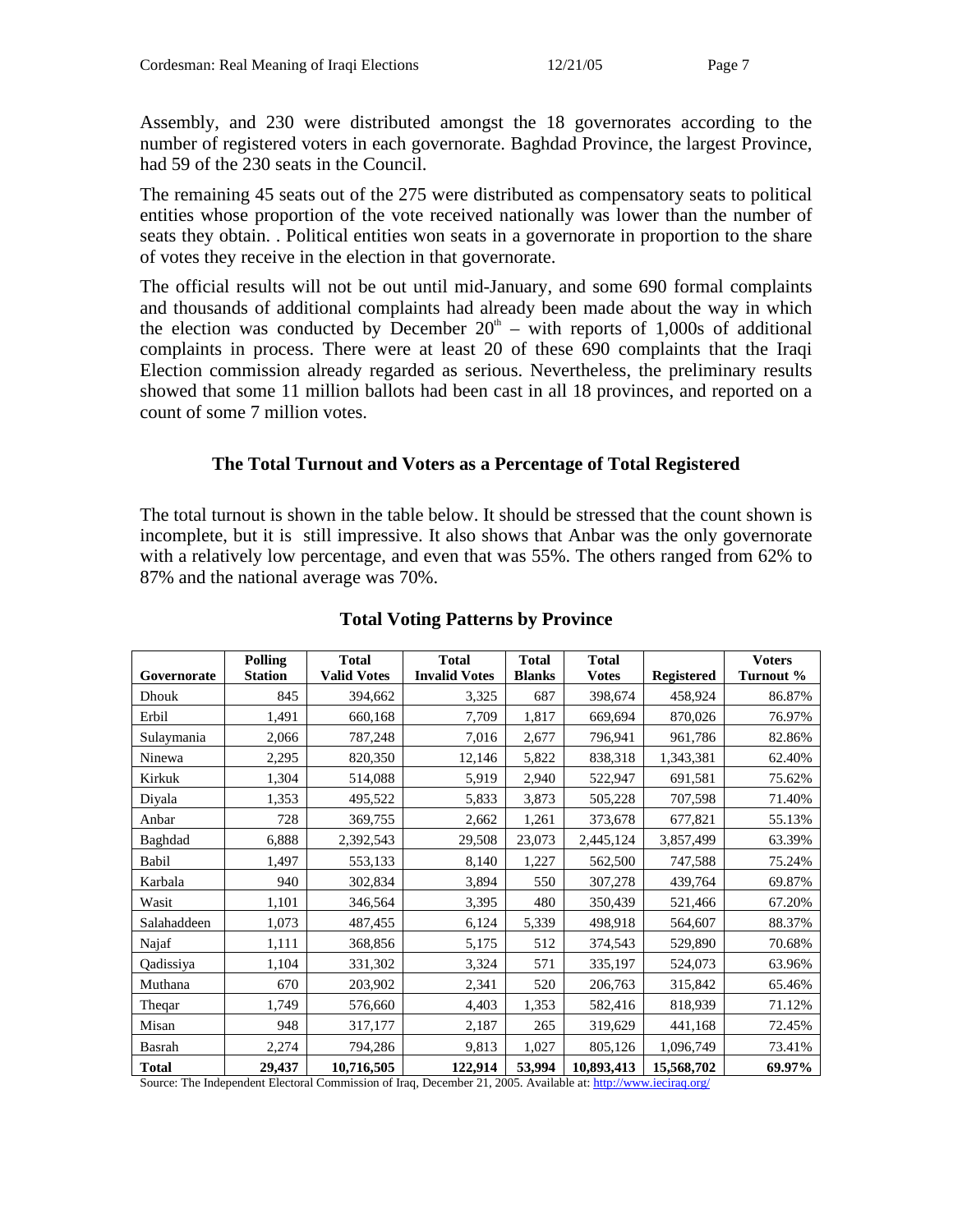What was particularly important was that preliminary estimates showed the Sunni vote in a critical Sunni province like Al Anbar went from a total of 2% of the registered voters in January 2005, to 32% in the October referendum over the Constitution and may have exceeded 60% in the December election.

This initial count covered some 89-99% of the vote in 11 out of 18 provinces. The Shi'ite Coalition, the United Iraqi Alliance (UIA) seemed to dominate the Shi'ite vote, while the Sunni dominated Iraqi Consensus Front (ICF) dominated the Sunni vote. The UIA won 86.9% of the vote in a Shi'ite dominated province like Maysan. As might be expected, the Kurdish coalition party dominated the Kurdish provinces, winning 95.1% of the preliminary count in Erbil (Irbil).

In Baghdad Province, the largest and most mixed province, the UIA won 1.4 million votes, or 59%. The ICF won 14%, and the more secular and nationalist list of Ayad Allawi won 13.7%. The Shi'ite list of Ahmed Chalabi won only about 0.5%. It was not clear from the preliminary results that any one party could win a majority.

#### **Voting by Major Party Grouping by Governorate**

A more detailed count is shown in the chart below. It shows just how polarized the vote was by sect and ethnic group by province. At the same time, it is a warning about just how hard it could be to divide much of Iraq by sect and ethnic group without civil war or ethnic cleansing, and the similar difficulties in creating functional federations on the same basis.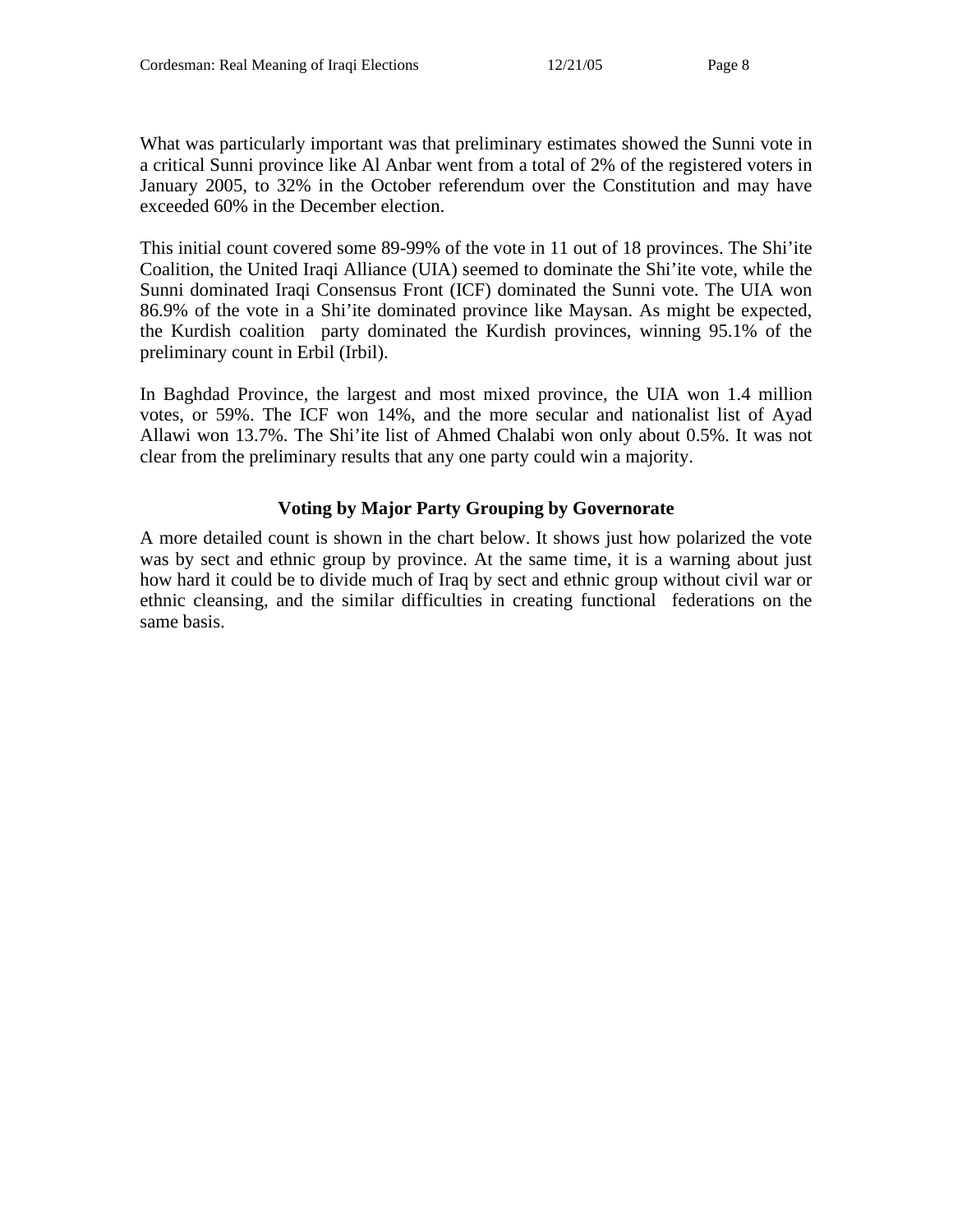# **Iraqi Election: Uncertified Partial Results – Parties Garnering 5% of Vote or More, by Province**

| <b>PROVINCE</b>                    | <b>RELIGION/SECT</b> | <b>VOTES</b> | PERCENT% |
|------------------------------------|----------------------|--------------|----------|
| Anbar (Total of 9 seats)           | Sunni                |              |          |
| Tawafoq Iraqi Front                |                      | 272707       | 73.75%   |
| Hewar National Iraqi Front         |                      | 66322        | 17.94%   |
| Babil (Total of 11 seats)          | Shi'ite, some Sunni  |              |          |
| United Iraqi Coalition             |                      | 418919       | 75.74%   |
| National Iraqi List                |                      | 48593        | 8.79%    |
| <b>Baghdad</b> (Total of 59 seats) | Shi'ite & Sunni      |              |          |
| Unified Iraqi Coalition            |                      | 1398778      | 58.46%   |
| Tawafoq Iraqi Front                |                      | 454107       | 18.98%   |
| National Iraqi List                |                      | 330082       | 13.80%   |
| <b>Basrah</b> (Total of 16 seats)  | Shi'ite, some mixed  |              |          |
| Unified Iraqi Coalition            |                      | 615255       | 77.46%   |
| National Iraqi List                |                      | 87538        | 11.02%   |
| Diyala (Total of 10 seats)         | Kurd, Sunni,         |              |          |
| Tawafoq Iraqi Front                | Shi'ite Arab         | 182223       | 36.77%   |
| Unified Iraqi Coalition            |                      | 110285       | 22.26%   |
| Kurdistani Gathering               |                      | 66508        | 13.42%   |
| National Iraqi List                |                      | 52624        | 10.62%   |
| Hewar National Iraqi Front         |                      | 50971        | 10.29%   |
| Dohuk (Total of 7 seats)           | Kurd, some minority  |              |          |
| Kurdistani Gathering               |                      | 355084       | 89.97%   |
| Islamic Union of Kurdistan         |                      | 28957        | 7.34%    |
| Erbil (Total of 13 seats)          | Kurd                 |              |          |
| Kurdistani Gathering               |                      | 628181       | 95.15%   |
| Karbala (Total of 6 seats)         | Shi'ite, some Sunni  |              |          |
| Unified Iraqi Coalition            |                      | 230211       | 76.02%   |
| National Iraqi List                |                      | 35502        | 11.72%   |
| Tamim/Kirkuk (Total of 9 seats)    | Mixed Kurd, Sunni,   |              |          |
| Kurdistani Gathering               | Shi'ite, Turcoman,   | 266737       | 51.89%   |
| Hewar National Iraqi Front         | Minority             |              | 14.24%   |
| Iraqi Turkuman Front               |                      |              | 11.62%   |
| Tawafoq Iraqi Front                |                      |              | 6.17%    |
| Missan/Maysan (Total of 7 seats)   |                      |              |          |
| Unified Iraqi Coalition            | Shi'ite              | 275505       | 86.86%   |
| Muthana (Total of 5 seats)         | Shi'ite, small Sunni |              |          |
| Unified Iraqi Coalition            |                      | 176222       | 86.42%   |
| Najaf (Total of 8 seats)           | Shi'ite              |              |          |
| Unified Iraqi Coalition            |                      | 302573       | 82.03%   |
| National Iraqi List                |                      | 28777        | 7.80%    |
| Ninewa/Nineveh (Total of 19 seats) | Sunni, Kurd,         |              |          |
| Tawafoq Iraqi Front                | Shi'ite, some        | 302518       | 36.88%   |
| Kurdistani Gathering               | minority             | 157476       | 19.20%   |
| National Iraqi List                |                      | 91661        | 11.17%   |
| Hewar National Iraqi Front         |                      | 82976        | 10.11%   |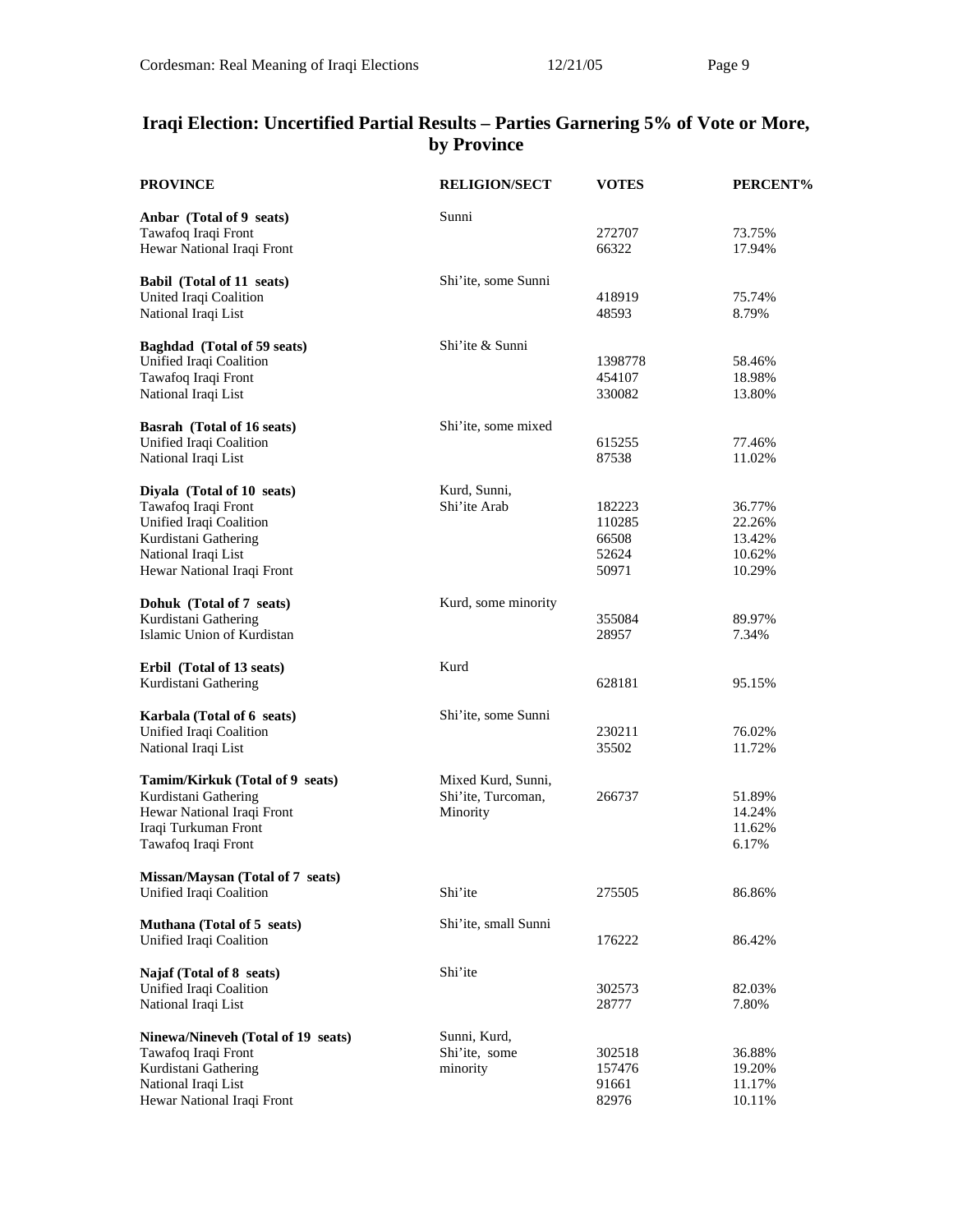| Cordesman: Real Meaning of Iraqi Elections | 12/21/05            |        | Page 10 |  |
|--------------------------------------------|---------------------|--------|---------|--|
| Unified Iraqi Coalition                    |                     | 61038  | 7.44%   |  |
| <b>Qadisiyyah (Total of 8 seats)</b>       | Shi'ite, some Sunni |        |         |  |
| Unified Iraqi Coalition                    |                     | 269609 | 81.38%  |  |
| National Iraqi List                        |                     | 28296  | 8.54%   |  |
| Salahaddin (Total of 8 seats)              | Sunni, some Shi'ite |        |         |  |
| Tawafoq Iraqi Front                        |                     | 164116 | 33.67%  |  |
| Hewar National Iraqi Front                 |                     | 94180  | 19.32%  |  |
| National Iraqi List                        |                     | 52116  | 10.69%  |  |
| Liberation and Reconciliation Gathering    |                     | 45490  | 9.33%   |  |
| Unified Iraqi Coalition                    |                     | 35951  | 7.38%   |  |
| Sulaymaniya (Total of 15 seats)            | Kurd                |        |         |  |
| Kurdistani Gathering                       |                     | 685900 | 87.13%  |  |
| Islamic Union of Kurdistan                 |                     | 85145  | 10.82%  |  |
| Thegar/Dhi Qar (Total of 12 seats)         | Shi'ite             |        |         |  |
| Unified Iraqi Coalition                    |                     | 499582 | 86.63%  |  |
| National Iraqi List                        |                     | 29028  | 5.03%   |  |
| Wasit (Total of 8 seats)                   | Shi'ite/Sunni       |        |         |  |
| Unified Iraqi Coalition                    |                     | 279616 | 80.68%  |  |
| National Iraqi List                        |                     | 28053  | 8.09%   |  |

Note: Kurds are mixed, but largely Sunni. Sunni in this table equals Sunni Arab; Shi'ite equals Shi'ite Arab.

Source: Adapted from Independent Electoral Commission of Iraq website, December 20, 2005, available at: http://www.ieciraq.org/English/Frameset\_english.htm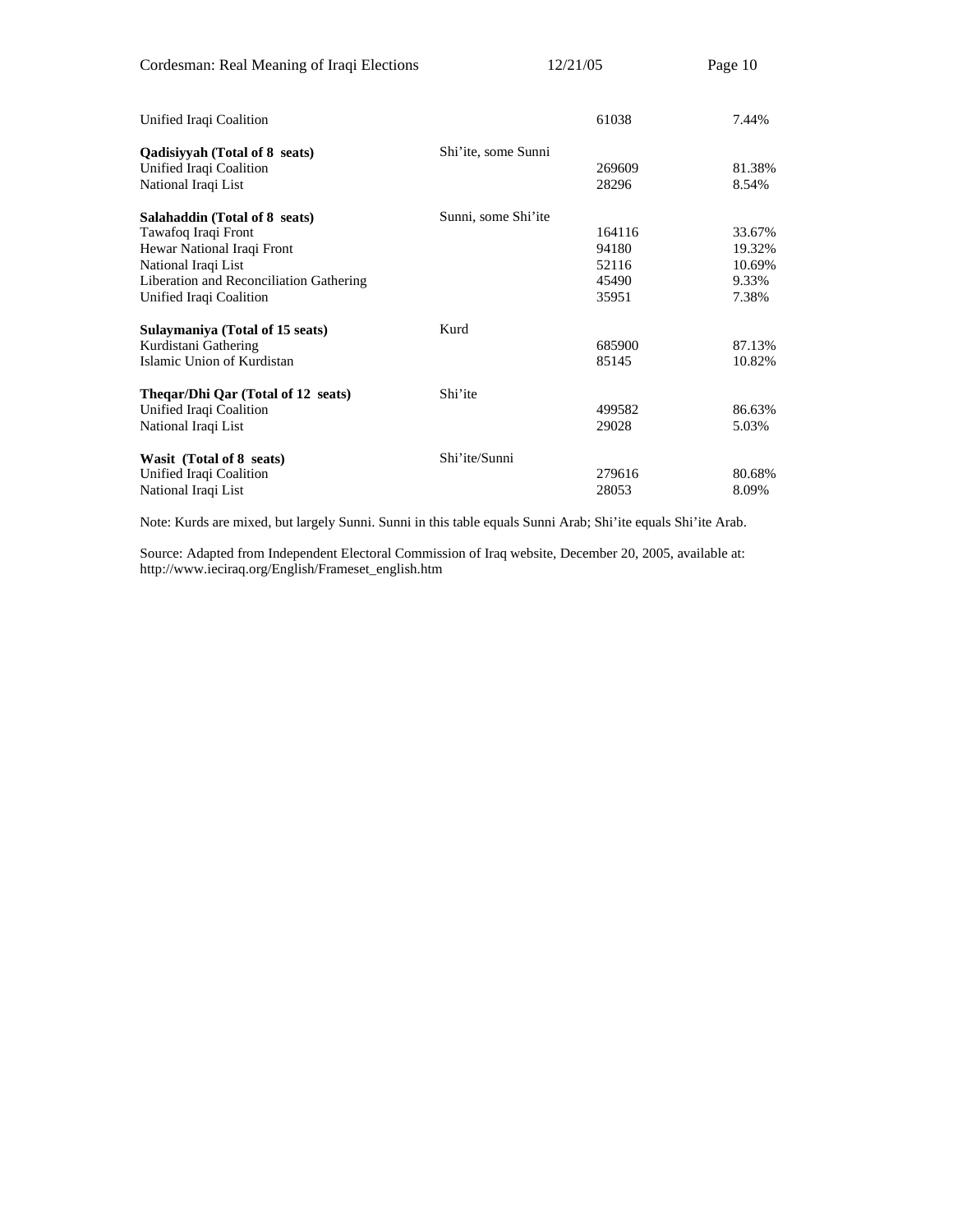# *Highlighting the Results in Sectarian and Ethnic Terms*

Given this background, the preliminary results of the election provided few surprises. While the count is still going on, and the results are discussed in more detail later in this analysis, the following graph shows the results were highly polarized and in ways that provided few signs of corruption or falsifying the results in ways that would have a major impact on the most probable result:

- o The Shi'ites dominated the south, and had a majority in nine provinces, with a total of 81 seats, as well as in Baghdad, which has a total of 59 seats.
- o The Sunni had a majority in four provinces, which had a total of 46 seats
- o The Kurds had a majority in four provinces which had a total of 44 seats
- o The secular or nationalist parties did not have a majority in a single province.

At the same time, the graph also shows that the vote was mixed in many governorates, and the dangers of assuming that Iraq can easily be divided into federations, or separated along sectarian and ethnic lines. There also was a significant secular or nationalist voice in many Shi'ite provinces. At least five governorates emerged as so mixed that any division by sect or ethnicity might well trigger ethnic cleansing or civil war, and they had a total of 115 seats – half of those elected by governorate.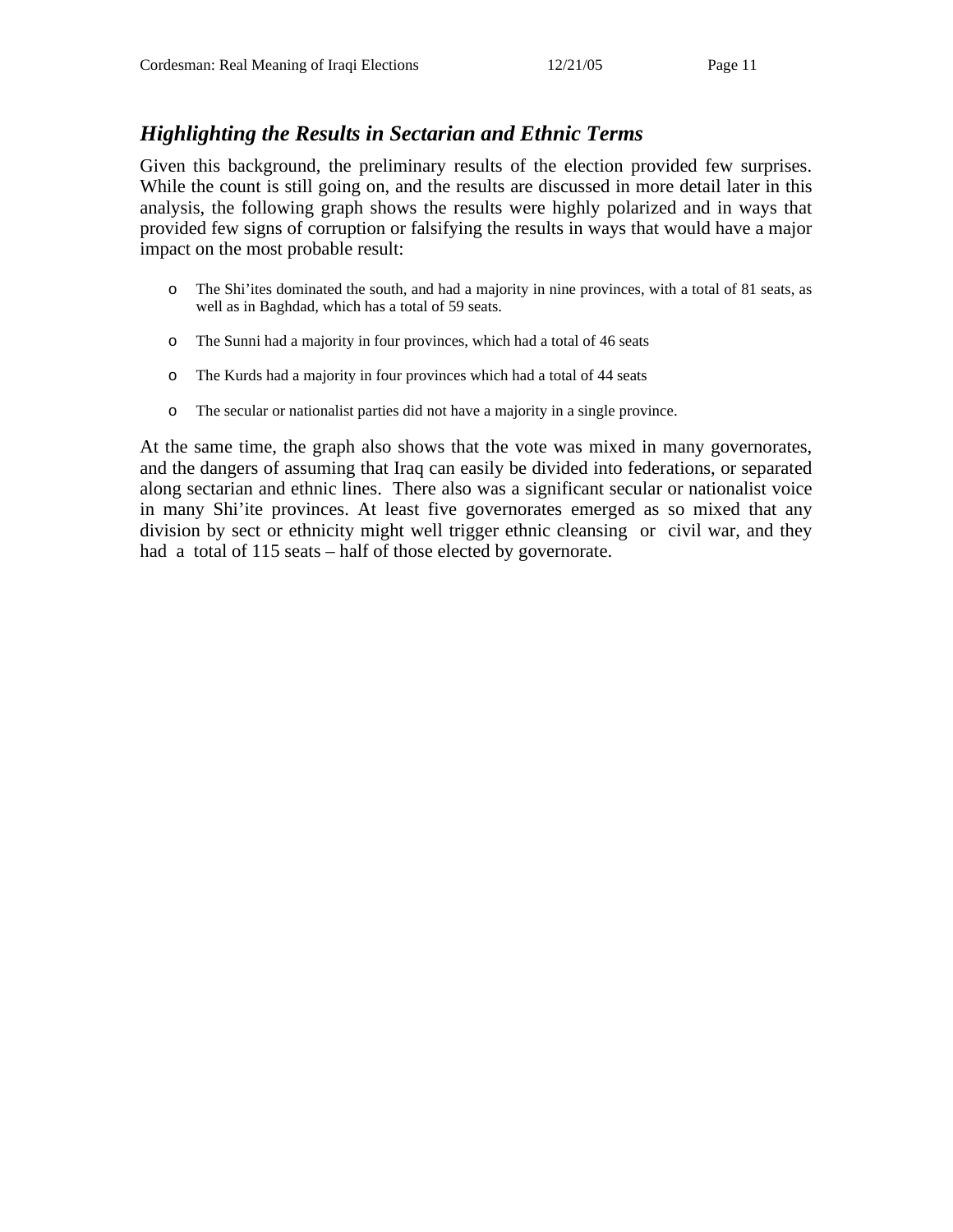

# **Preliminary Results of the Iraq Election by Sect, Ethnicity, or "Nationalism"**

Note: Only counts major parties: KCL=Kurdistan Coalition List; INL=Iraqi National List (Ayad Allawi), NCC=National Congress Coalition (Ahmed Chalabi), IAF=Iraqi Accordance Front, UIA=United Iraqi Alliance.

Source: Adapted from the Washington Post, December 21, 2005, p. A23 based on Independent Electoral Commission of Iraq results as of December 20, 2005.

# *And, the Election is Only a Prelude to Months of Effort in Forming a New Government, Shaping the Nature of Iraqi Politics, and Reaching Critical Decisions Over the Constitution*

In any case, it is not just the final voting totals that counts in determining of how political power evolves over the months to come, or exactly which parties get a given number of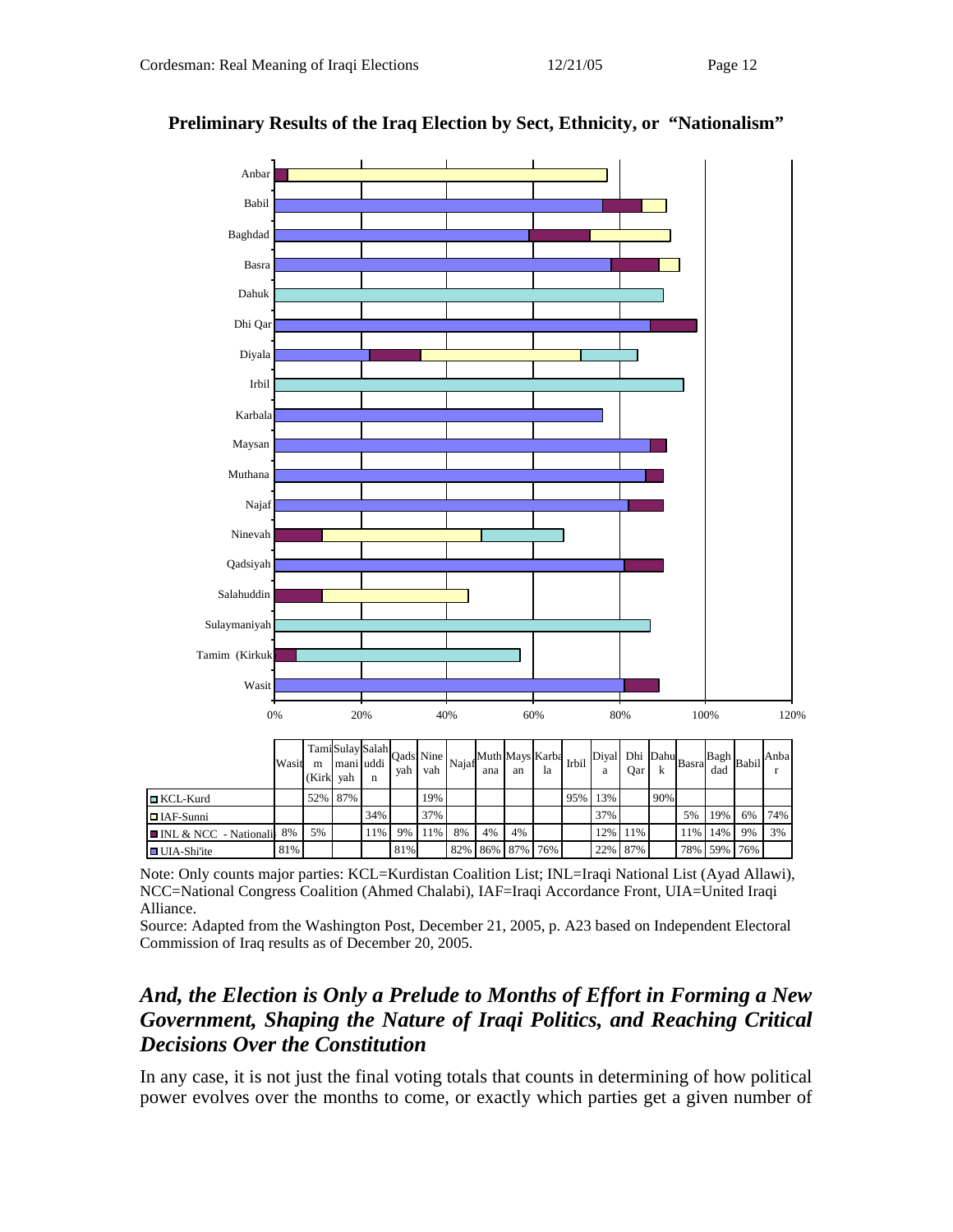representatives in the new national assembly. It is rather how well Iraqis can play "let's make a deal." The election did not resolve any major issue confronting the Iraqi people. It was not a "turning point," but a "trigger." It started a political process that will determine during the course of 2006 whether Iraq has a solid chance of emerging out of its present turmoil with stability, as well as the success or failure of the Coalition in Iraq

The election has created the following schedule for political action:

--Final voting results expected in first week of January

--15 days after the final election results are announced, the newly elected Council of Representatives (National Assembly in the old government) meets for the first time. Is supposed to elect a speaker.

--The Council of Representatives must then negotiate among its members, without a clear deadline, to elect a Presidential Council with a president and two deputy presidents. They must be approved by two-thirds of the Council of Representatives. (This allows a Sunni, Shi'ite, and Kurd to share the presidency, but this is not required.)

--Fifteen days after the Council of Representatives approves the Presidential Council, it is supposed to agree on a prime minister (in practice, chosen by the major parties). The Presidential Council must unanimously approve the choice.

--No more than 30 days later, the new Prime Minister is to announce his cabinet.

-- The Council of Representatives must then begin a four-month review of the constitution.

-- The Council of Representatives must approve any amendments by a majority. (Goes up to twothirds after four months.)

-- Two months later, the nation votes on a revised constitution.

During the next six to ten months, those elected must create a new government, transform vaguely defined political parties and coalitions into specific courses of action, allocate power by ethnic or sectarian faction, and come to grips with all of the issues raised by the constitution. If they succeed in creating an inclusive structure in virtually any peaceful form, Iraq succeeds. If they fail, the Coalition fails almost regardless of its military success, and that of the new Iraqi forces, and Iraq will move towards division, paralysis, civil conflict and/or a new strongman.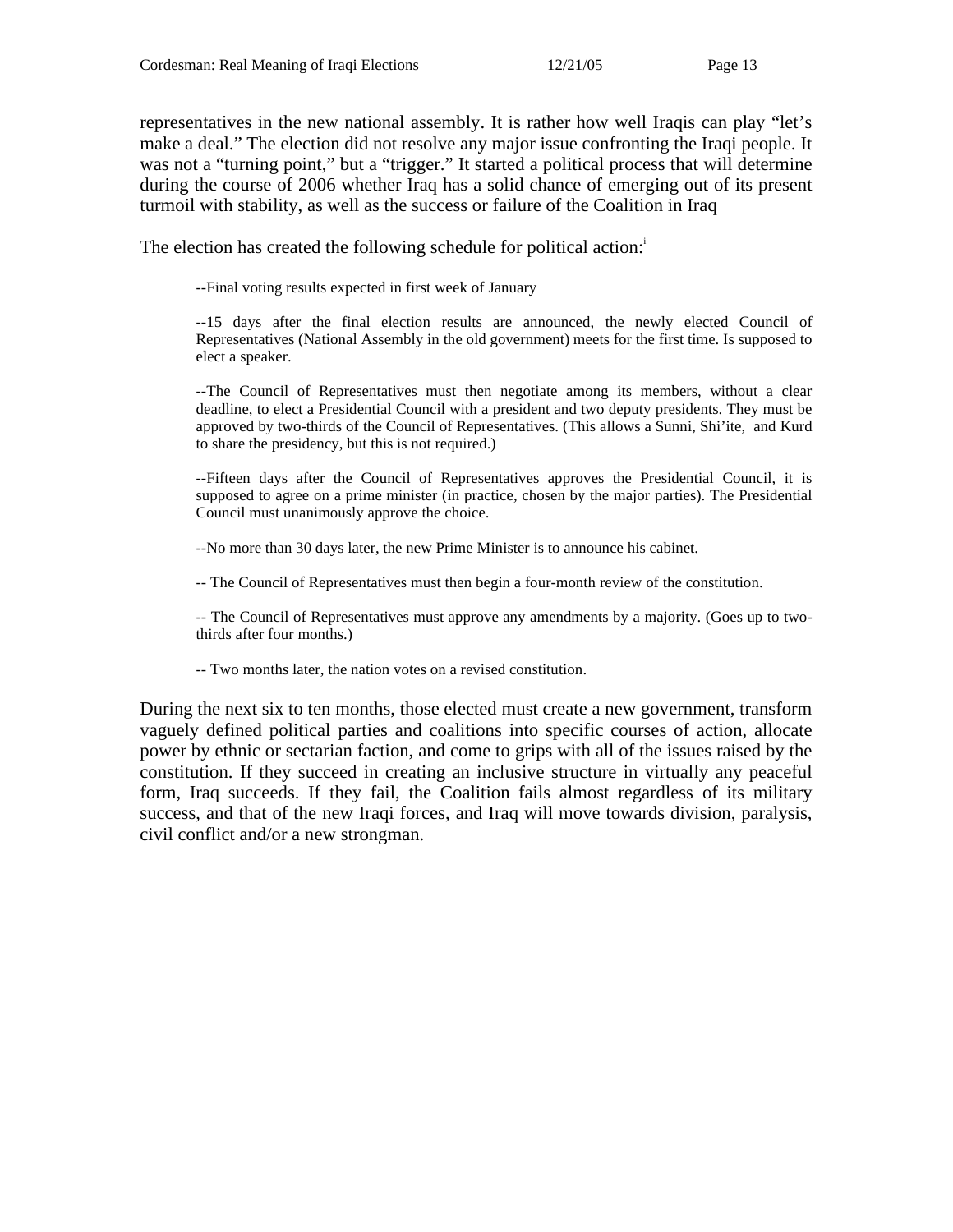# **What the Elections Do and Do Not Show**

The elections results do provide important indicators, but most are ambiguous and the election results do not reveal several key aspects of Iraqi politics. They also do not indicate whether Sunnis, and others who object to the results, will actually participate in the new government and/or support a peaceful political process. Furthermore, they strongly indicate that any government that did not act as a national unity coalition, or emphasize unity and inclusion, could trigger serious ethnic cleansing or civil war.

# *Indicators: Voting in the four most troubled provinces where the insurgency has the most support (Anbar, Salahuddin, Nineveh, and Diyala)*

To some extent, the results show the relative strength of the more centrist Sunnis, and more "nationalist" Sunni insurgent movements, versus the strength of the hard-line neo-Salafi religious extremist movements who oppose voting. Voting levels were relatively high, particularly compared to past Sunni participation.

#### **Sunni Voting Did Not Mean Support for the Government and Constitution, or Opposition to Insurgency**

It should be noted, however, that some insurgent organizations and many Sunni leaders opposed to federation and the constitution in its current form did call for participation. Voters can remain opponents and insurgents.

(i) Some Insurgents and pro-insurgents voted simply to create a counterweight to the Shi'ites and Kurds. One can still support violence and vote.

(ii) Voting pro-Sunni did not mean willingness to accommodate the new government; that will depend on the efforts over the months that follow to define the constitution and the way in which the new government operates.

(iii) Such voting did not mean support for the US or Coalition. The December 2005 ABC-Time-Oxford Research International poll showed Iraqi Sunnis still decisively reject a US and Coalition role in Iraq. It also reveals they have serious mistrust about the new Iraqi government and armed forces.

Moreover, the ABC analysis of the December 2005 ABC-Time-Oxford Research International poll found that Sunnis saw a steady deterioration in their provinces when they were asked about whether conditions were good.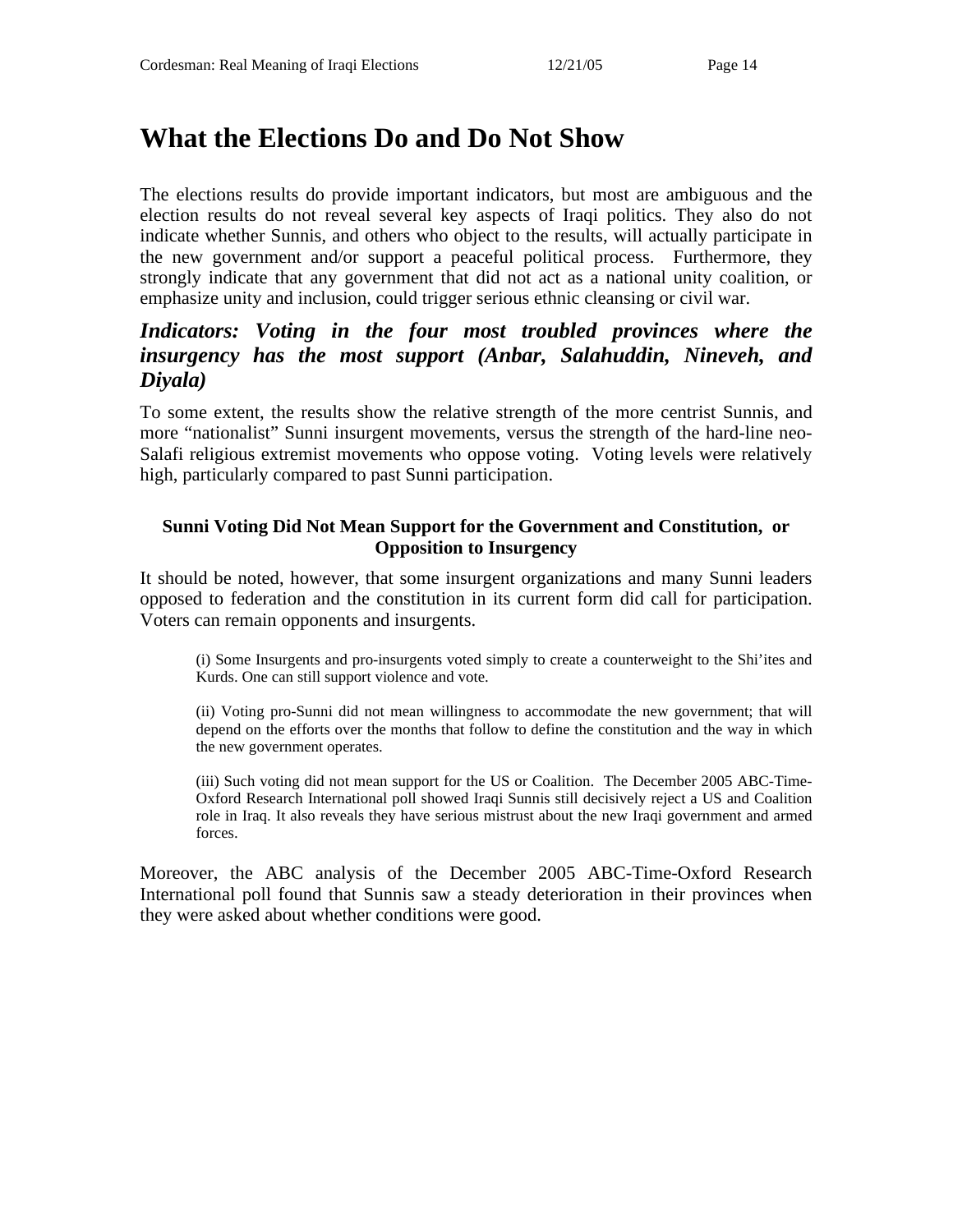#### **Are Local Conditions Good? Change in Results from 2004 to 2005**

(In Percent, by Province)

| Area Polled                | All    | Shi'ite | Sunni | Mixed | Kurdish |
|----------------------------|--------|---------|-------|-------|---------|
| Overall conditions of life | $+1$   | $+21$   | $-26$ | $+6$  | -4      |
| Crime Protection           | $+13$  | $+7$    | $-22$ | $+45$ | $+13$   |
| Security                   | $+12$  | $+22$   | -19   | $+29$ | $+14$   |
| Jobs                       | $+12.$ | $+31$   | $-12$ | $+16$ | +9      |

Source: ABC News Poll: Where Things Stand, "Poll Finds Broad Optimism in Iraq, But Also Deep Divisions Among Groups," ABC News, December123, 2005.

Only 27% of Sunnis approved the constitution versus 82% for Shi'ites. And, only 37% of Sunnis were confident in the Army versus 87% for Shi'ites. These figures are striking because the poll could not fully sample the Sunni areas were support for the insurgency was strongest.

Sunni attitudes were particularly polarized in Al Anbar, the western province where the insurgency is strongest. Only 1% of those polled felt the US invasion was a good thing, and no respondent placed any faith in US or Coalition forces. Nearly 50% of those polled in Al Anbar called instability their greatest problem. This was more than 17% more than in the other Sunni provinces. Only 13% said their local security situation was good, and only 28% expected it to improve. Only 20% of those polled approved of the new constitution, although 60% did believe the December 15, 2005 elections would produce a more stable government.

#### **Islamist Extremist Opposition**

While many mainstream Iraqi Sunnis, and their political and religious leaders advocated participation in the elections and government, and an effort to work with the system -- at least to the point of blocking Shi'ite and Kurdish power and amending the constitution – the more radical Sunni movements strongly opposed such participation and threatened any Sunnis in their areas of influence who voted.

A coalition of five Jihadi Salaphist groups in Iraq (the Qa'ida organization in Iraq; the victorious army; Abu Baker brigades; the Islamic jihad brigade. the brigade of propagation of virtue and prohibition of vice. met and issued the following statement on December 12, 2005:

"What is going on in Iraq and the conspiracy being weaved against jihad and Mujahideen headed by the crusaders and those who agree with them on what is called the political process. This process is like other previous process, they are the satanic projects which aim to degrade the Mujahideen and the creed.

"It is swearing to God the new conspiracy of (Dayton) coming back again, those bad people are trying to get us sit to negotiate with them, and with the infidels and with those who violate the credence of our mosques and homes, the honor of our women for the sake of national unity.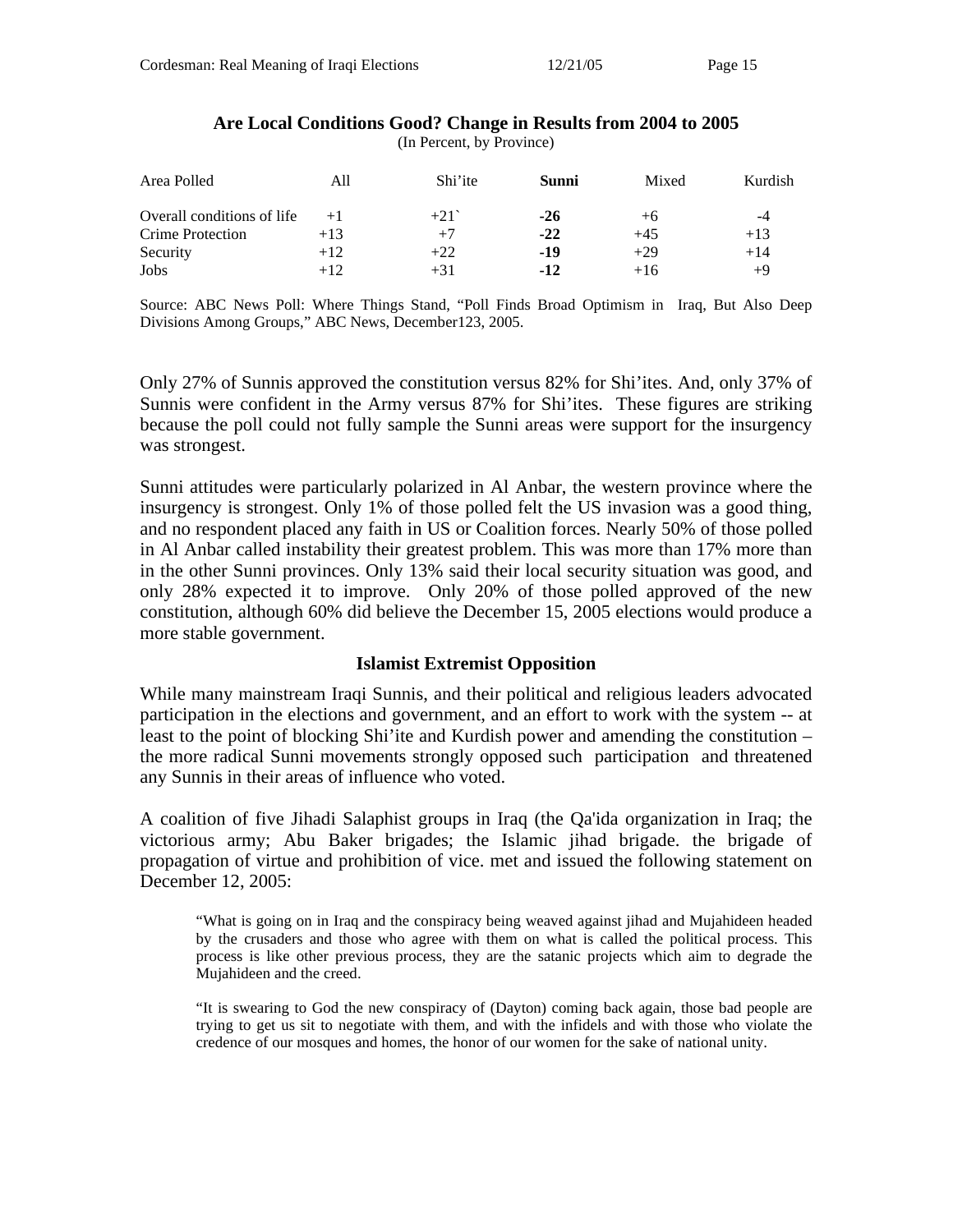"In the mid of all these bad situations that Moslem are going through including the killing and the detaining of the Sunnis, the role played by the apostates trying not to have Islamic state in Iraq formed.

- "…They have reached a solution concerning the political process, coming as follows:
	- we reject the political process to God and that we are free from any relations with, or those who have ties with the apostate government of what is so called the political process.
	- · To join the what so called the political process is religiously forbidden, and it contradicts the legitimate policy of God which is the holy Quran.
	- · To pursue with Jihad, fighting for the word of God, and to establish an Islamic state."

#### **Sunni Insecurity**

Given this background, it is not surprising that Sunnis feel more threatened than other Iraqis, although this can be by insurgents and criminals, and not simply by a loss of power or Shi'ite dominated forces and militias. ABC summarized its polling on Sunni attitudes on security versus those of other ethnic and sectarian groups as follows:

"Sixty-one percent of Iraqis now say they feel security is better than it was before the war; that represents a 12 percent increase since we last asked, and a fairly startling counterweight to the prevalent view in the press. Having said that, these numbers are driven almost entirely by Shiites and Kurds who were treated so brutally under Saddam Hussein.

"…By contrast, among Iraq's Sunnis — for whom "security" was almost ironclad under Saddam — a whopping 90 percent report their security is worse today. In 2005, the majority of insurgent attacks have been concentrated in four of Iraq's 18 provinces, which are home to roughly 45 percent of the country's population: Ninevah, Al Anbar, Baghdad and Salah ah Din. Attacks have focused primarily on members of the Iraqi Security Forces, members of the Multinational Forces, Iraqi civilians and government officials — as well as foreign diplomatic and media personnel."

Sunni faith in the Iraqi Army fell by 13% between mid-2004 and the winter of 2005, while Shi'ite faith increased by 22%. In December 2005, Sunnis were 50% less confident in the army than Shi'ites and 23% less confident in the police.

# *Indicators: Broader Sunni Strength and Attitudes Towards the Government*

Many Sunnis almost certainly voted largely to assert a Sunni voice in government as a counterbalance to being excluded, not because they believe that they will be treated fairly, that the political process is working, or that all forms of armed resistance are illegitimate.

The ABC analysis of the December 2005 ABC-Time-Oxford Research International polling results found that Iraqi Arab Sunnis had very different attitudes from Arab Shi'ites. Only 43% of Sunnis described life as good versus 86% for Shi'ites. Only 9% of Sunnis felt things in Iraq were going well versus 53% for Shi'ites. Only 7% of Sunnis felt the US had a right to invade versus 59% for Shi'ites. Only 11% of Sunnis said they felt "very safe" versus 80% for Shi'ites.<sup>"</sup>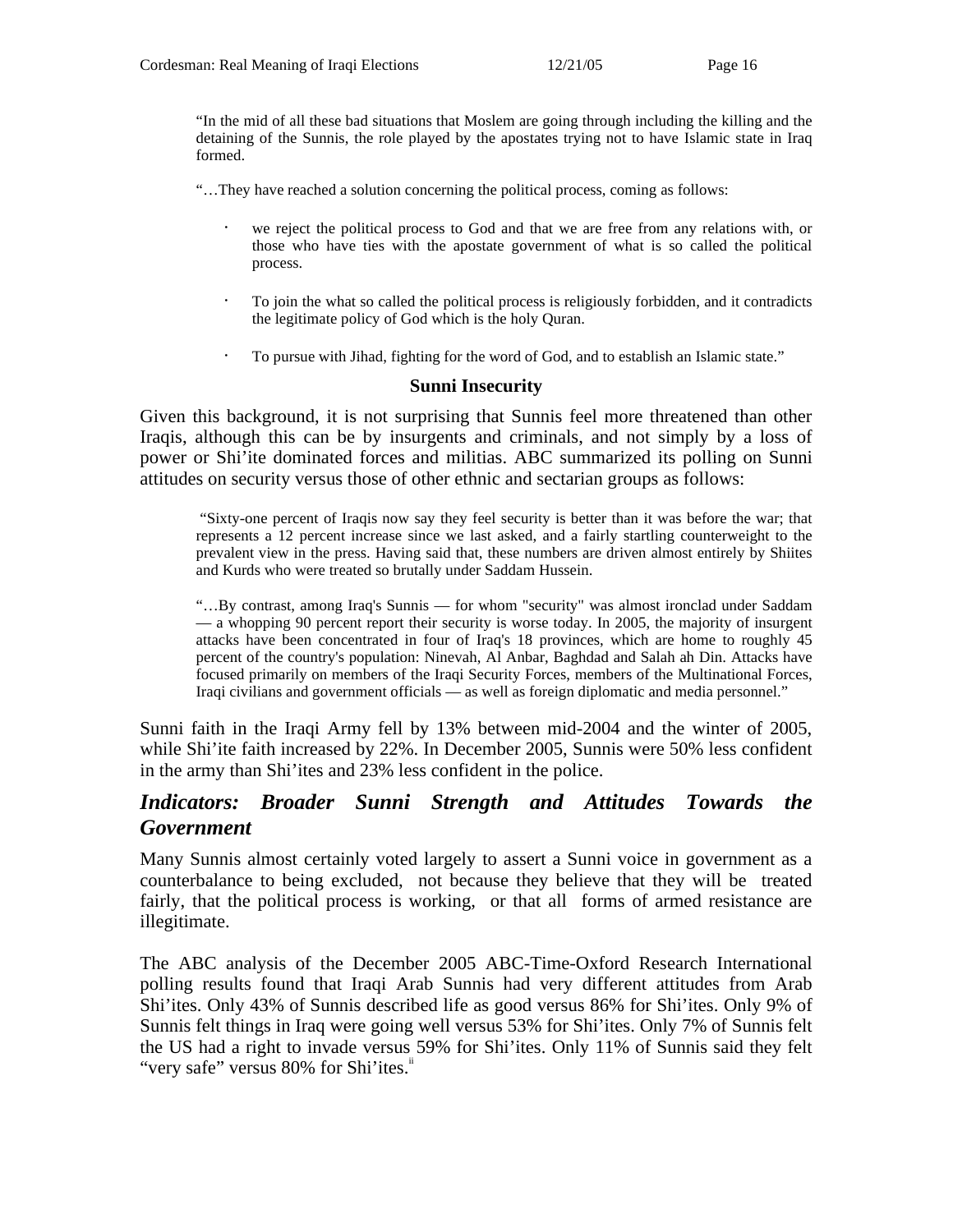Sunni attitudes were generally far less favorable towards the government and the elections than Shi'ites and Kurds. The poll found that, "The contrast among Sunnis is stark: Only 27 percent approve of the constitution; 48 percent say they are confident regarding the elections; and only 12 percent believe the government has done a good job." It also found that Sunni confidence in the elections was just 48% versus 80% elsewhere.

When Sunnis were asked their current preference for a type of government, only 38% favored democracy versus 57% for all Iraqis, 75% in mixed areas like Baghdad, 63% in Kurdish areas, and 45% in Shi'ite areas. As the table below shows, the poll found that Sunnis had a more favorable attitude towards democracy when they looked five years into the future. It also found, however, that Sunnis were still much more likely to prefer a strong leader for life over democracy than other Iraqis.

It also seems likely that those Sunnis who favored democracy sometimes did so more because they opposed an Islamic state they felt would be dominated by Shi'ites than because of any basic faith in democracy. Some 88% in Sunni governorates also favor a unified Iraq versus only 56% in Shi'ite provinces, but this again seems likely to reflect a fear of the loss of oil wealth, power, and isolation as well as a deep belief in national unity.

#### **Preferred System of Government: Sunni, Shi'ite, and Kurd**

(In Percent, by Province)

| What Iraq Needs in     |     |         |       |       |         |
|------------------------|-----|---------|-------|-------|---------|
| <b>Five Years</b>      | All | Shi'ite | Sunni | Mixed | Kurdish |
| Democracy              | 64% | 59%     | 55%   | 74%   | 61%     |
| Islamic State          | 12% | 24%     | 4%    | 8%    | 14%     |
|                        |     |         |       |       |         |
| <b>Stronger Leader</b> | 18% | $1\%$   | 34%   | 11%   | 17%     |

Source: ABC News Poll: Where Things Stand, "Poll Finds Broad Optimism in Iraq, But Also Deep Divisions Among Groups," ABC News, December123, 2005.

#### **Sunni Political Parties**

The election results to date do not indicate that Sunnis were deprived of large numbers of votes, and the Sunni parties should get roughly the same number of seats as the Kurds. It seems unlikely that the Shi'ites and Kurds can get the 184 seats they would need to have the two-thirds majority they need to form a new government, or would ignore the Sunnis in any case. Nevertheless, the initial Sunni reaction has been to dispute the election results, make a host of charges (some 700 complaints by late December 21, 2005), and call for new elections.

It is far from clear how serious these calls are, but the previous issues and attitudes explain why the Sunnis are hostile to Shi'ite and Kurdish control and how sensitive the political situation is. There is a serious risk of division or paralysis in the process of political inclusion, although political negotiations are obviously underway, and compromise may well be possible.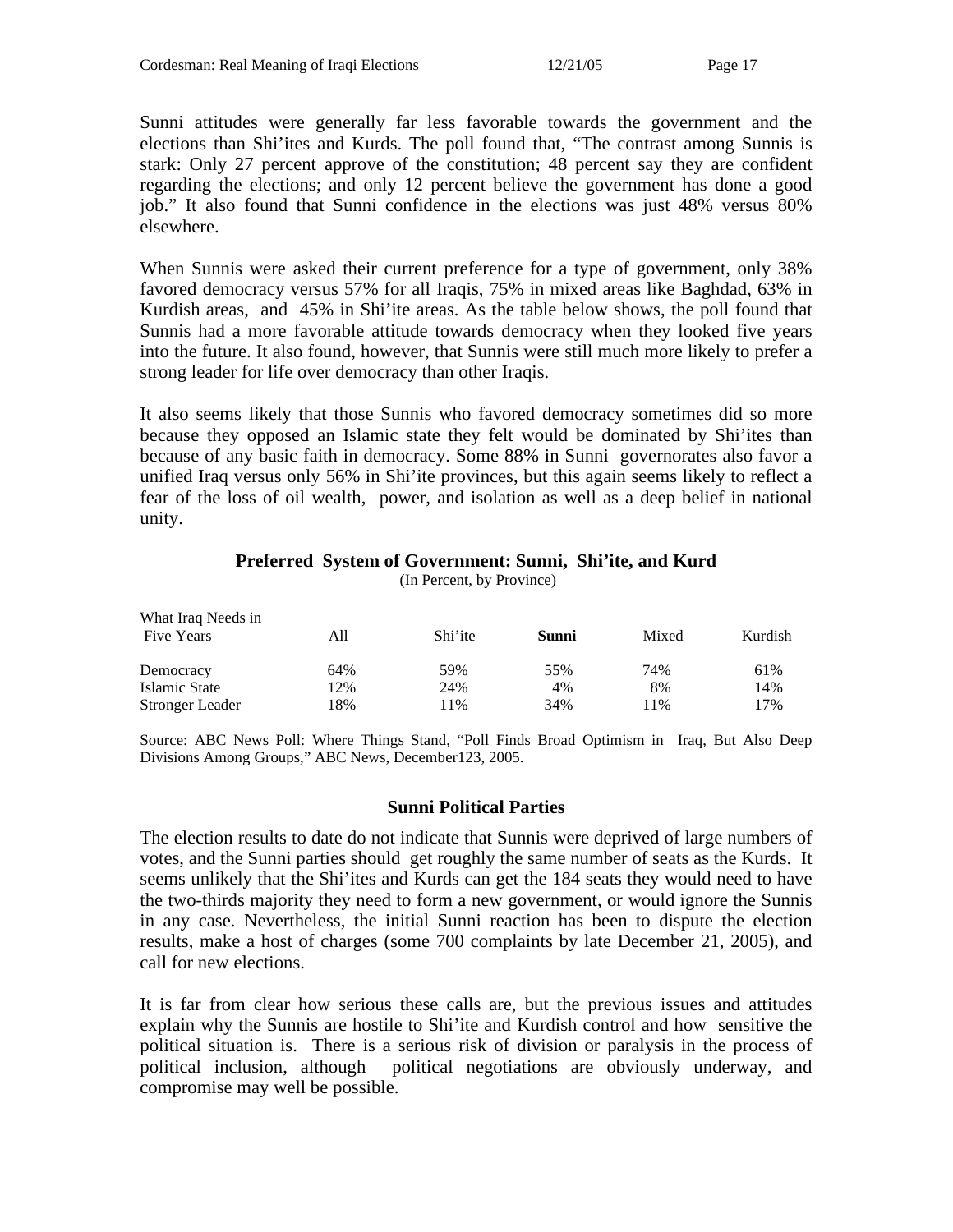If the Sunnis parties do chose to participate in the new government, the fact remains that they are divided and unproven, and have leaders and candidates whose behavior may be very different when it comes to forming a coalition, serving in the legislature, or taking office.

The key Sunni parties now include the:

- o **Iraqi Accord(ance) Front, Iraqi Consensus Front, or Tawafoq Iraqi Front**: This list led by Adnan al-Dulaymi has three predominantly Sunni parties and largely supports the constitution:
	- General Conference of the People of Iraq (GCPI), led by Adnan al-Dulaymi
	- Iraqi Islamic Party, led by Tariq al-Hashimi
	- National Dialogue Council led by Khalaf al-Ulayyan.
- o **Iraqi Front for National Dialogue or Hewar National Iraqi Front:** Salih al-Mutlaq heads this list and split the Iraqi Dialogue Council because he opposed the constitution. The list includes the following political groups:
	- Christian Democratic Party led by Minas al-Yusufi
	- Arab Democratic Front led by Fahran al-Sudayd
	- National Front for a Free and United Iraq led by Hasan Zaydan<br>United Sons of Iraq Movement led by Ali al-Suhavri
	- United Sons of Iraq Movement led by Ali al-Suhayri.
	- Iraqi National Front

The fact the Iraqi Islamic Party supported the constitutional referendum divided key elements of the nascent Sunni political structure long before the election. Adnan al-Dulaymi's General Conference of the People of Iraq and the NDC agreed to merge with the Islamic Party to form the Iraqi Accord Front, Al-Mutlaq split with the National Dialogue Council (NDC) and some smaller parties under the name the Iraqi Front for National Dialogue. The Association of Muslim Scholars refused to participate on the grounds that multinational forces should first announce a timetable for withdrawal.

The preliminary results show that there are many mixed sectarian and ethnic areas in Iraq. The voting for Iraqi Accord(ance) Front or Tawafoq Iraqi Front seems to have gotten some 19% of the total national vote to date. This was particularly important since the key party in this group was one of the few Sunni partiers to openly endorse the constitution while the Iraqi Front for National Dialogue or Hewar National Iraqi Front was more hostile to it.

If one compares these two parties by governorate, the results were mixed. The Iraqi Accord(ance) Front or Tawafoq Iraqi Front got 74% of the preliminary vote in Anbar, 19% in Baghdad, 37% in Diyala, 6% in Kirkuk, 37% in Nineveh, and 34% in Salahiddin, The Iraqi Front for National Dialogue or Hewar National Iraqi Front got 18% of the preliminary vote in Anbar, 10% in Diyala, 14% in Kirkuk, 10% in Nineveh, and 19% in Salahiddin,

#### *Indicators: Nationalist versus Sectarian and Ethnic Parties*

The preliminary results show that Iyad Allawi and the *Iraqi National List or National Iraqi List, #731* got a relatively limited level of support: 9% in Babil, 14% in Baghdad, 11% in Dyala, 12% in Karbala, 8% in Najaf, 11% in Nineveh, 9% in Qadisyyah, 11% in Salahaddin, 5% in Theqar and 8% in Wasit. This is not a bad result in national terms,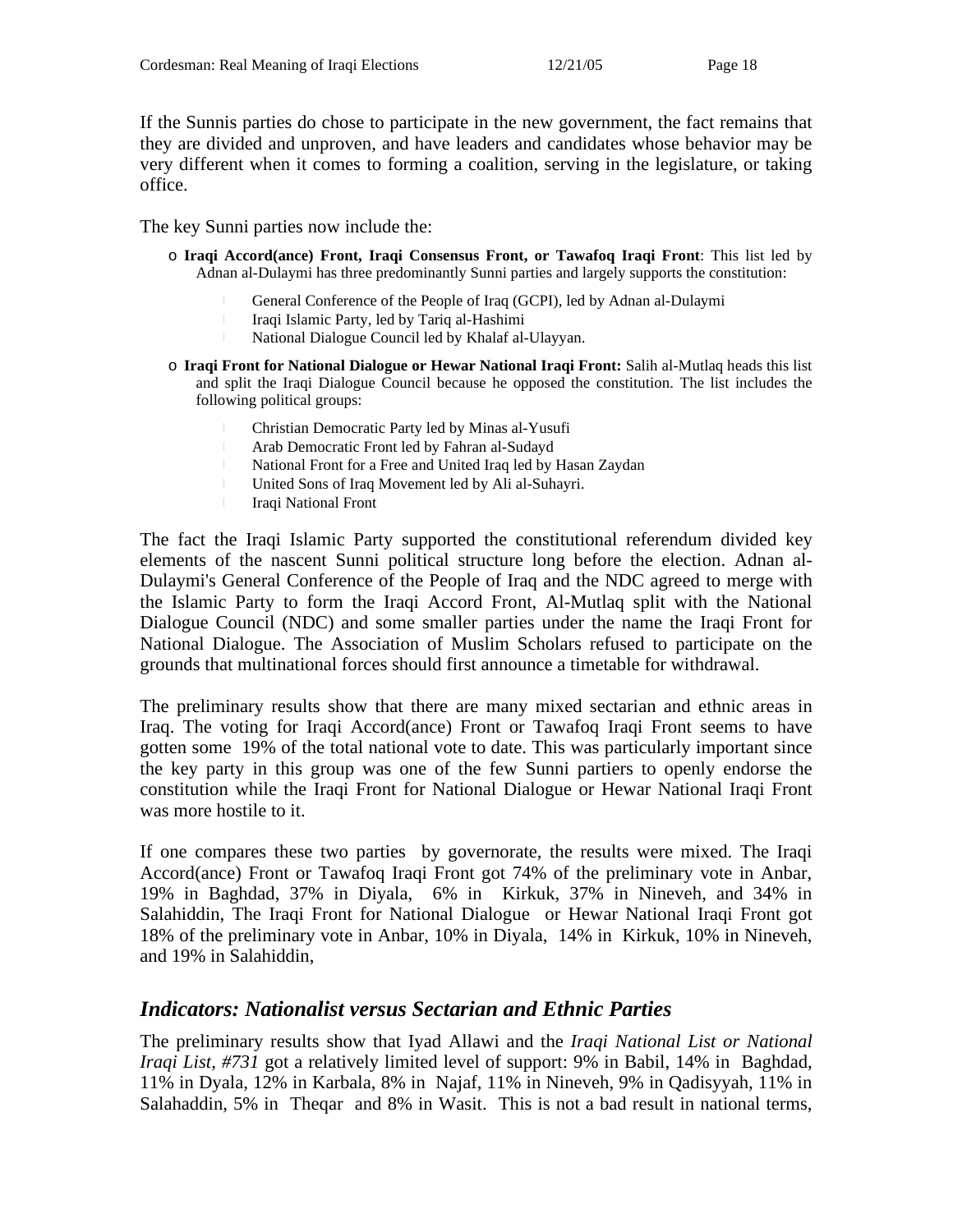but scarcely the kind that makes the party the key power broker some of its leaders hoped.

The end result is that the party has made complaints about the electoral process similar to the Sunnis. Many of the expectations this group might do well, however, were based on the attitudes of elites in the Baghdad area, and not on the realities of a divided Iraq. The results were also tainted by personal attacks on Allawi. The campaign led to an increasingly bitter set of exchanges between Allawi and leading Shi'ite politicians in the UIA, and even to threats by the Badr Organization to overthrow any Allawi government that emerged out of the election. Allawi had received money from the CIA during his opposition to Saddam Hussein, and he was attacked during the campaign m as a tool of the US.

As has been touched upon earlier, many Iraqis saw a need to vote an ethnic or sectarian ticket in this election even though the new ABC-Time Oxford Research International poll did not show strong support for religious government. ABC reported that, "Preference for a democratic political structure has advanced, to 57 percent of Iraqis, while support for an Islamic state has lost ground, to 14 percent (the rest, 26 percent, chiefly in Sunni Arab areas, favor a "single strong leader.")"

The so-called nationalist parties were also as diverse a mix as the Sunni and Shi'ite parties. Allawi's National Iraqi List included the:

- --Independent Democrats Grouping, led by Dr Adnan al-Pachachi
- --Iraqi Communist Party, led by Hamid Majid Musa
- --National Accord Movement, led by Iyad Allawi
- --Iraqiyun (Iraqis), led by Ghazi al-Yawar
- --Iraqi Republican Grouping led by Sa'd al-Janabi
- --Arab Socialist Movement
- --Qasimi Democratic Grouping led by Qasim al-Janabi
- --Society of Iraqi Turkoman Tribes
- --Loyalty to Iraq Grouping, led by Shaykh Husayn al-Sha'lan
- --Independent Tribal Leaders of Iraq Council led by Ali al-Azzawi
- --Islamic Democratic Current, led by Izzat al-Shabandar

# *Indicators: Voting in the Kurdish Areas*

These results provided a strong indication of Kurdish strength, and the two main Kurdish political parties in the ruling Coalition of Barzani and Talibani -- the Kurdistan Democratic Party (KDP) and Patriotic Union of Kurdistan (PUK) – seem likely to emerge with around 20 percent of the vote. They also succeed in dominating the Kurdish vote in the election and keeping smaller parties like Islamic Union from winning a meaningful number of seats.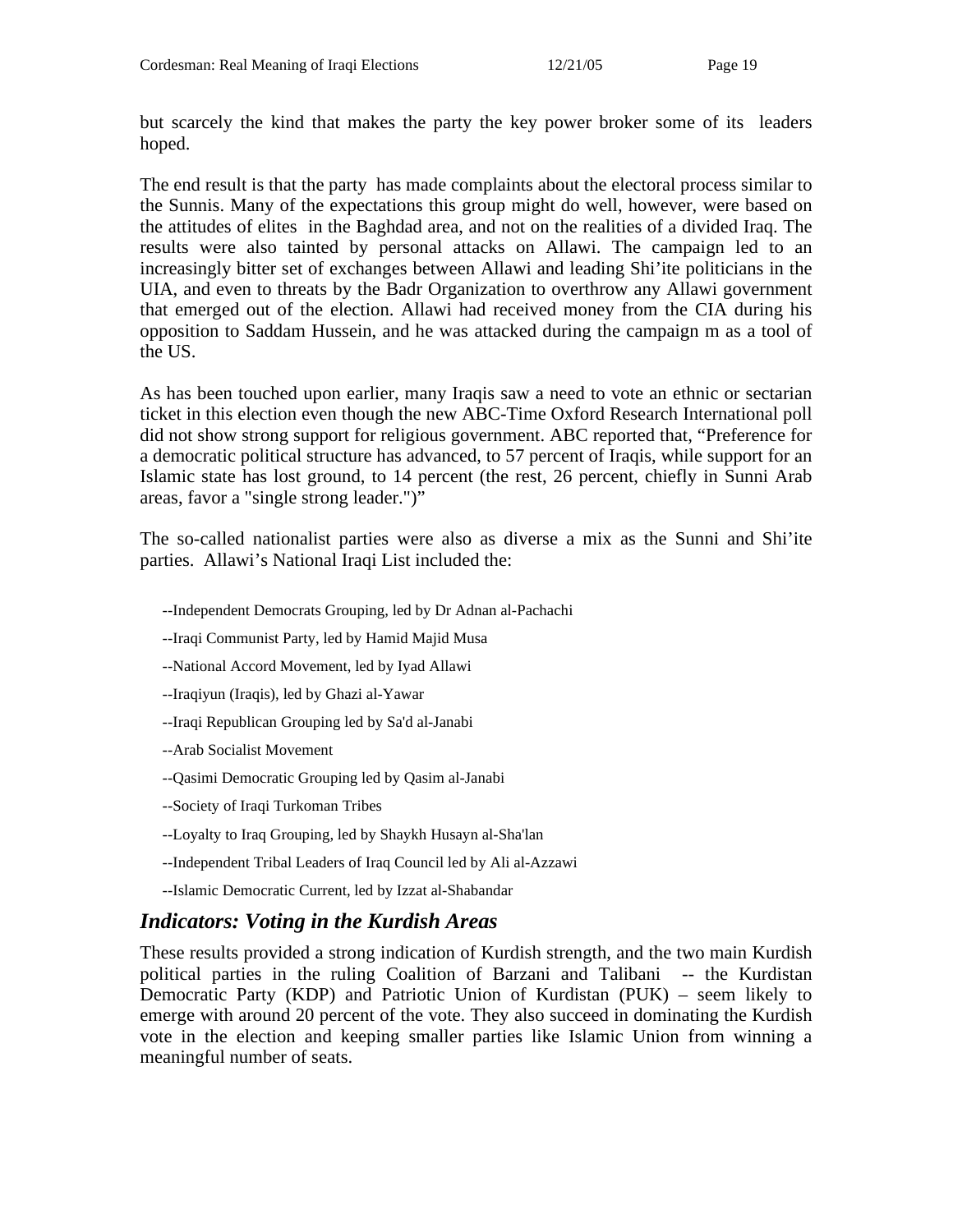The voting did not reveal how many Kurds still want independence, the level of tension in the Kurdish dominated areas over issues like oil and Kirkuk, the level of tension between the Barzani and Talibani factions, or the level of tension with other ethnic groups like the Turcomans.

Accordingly, the results do not serve as a prediction of how the Kurds will behave, and be treated, in the very different government to emerge after the elections. Even before the election, Jalal Talibani said the presidency would be a hollow part of the new government structure. Arab Shi'ites may become more interested in compromise with Arab Sunnis than with the Kurds.

The flow of money that has previous kept the KDP and PUK unified to the extent there have only been minor armed clashes is also uncertain. The Kurds face serious revenue issues as oil for food and aid phase down. They already lost most of their revenue from smuggling shortly after Saddam fell when the CPA virtually abolished most Iraqi tariffs.

# *Non-Indicators: Shi'ite Intentions and Unity*

The vote for the Shi'ite coalition ticket showed that the UIA was clearly the dominant party and it seems likely that it could get some 120 or more seats. Ahmed Chalabi did not succeed in capturing a large part of the Shi'ite vote or convincing other groups he stood for an effective secular or national program. His new party only captured a token vote in most areas.

At the same time, the results did not provide a picture of how flexible or inclusive the main Shi'ite parties will be, or how the Shi'ite parties will behave after the Coalition. The present Prime Minister, Ibrahim Jafari, is seen as both popular and weak, but no clear alternative has as yet emerged. Many feel that Deputy President Adel Abdul Mahdi has emerged as a strong potential leader, but much depends on how the election results for the United Iraqi Alliance (UIA) are translated into actual decisions about its leadership and how it will behave..

#### **The Mix of Shi'ite Parties**

As has been discussed earlier, national polls before the election showed less support for a religious type of government, and local reporting shows some dissatisfaction with local religious governments. However, hard-line Shi'ite factions control Basra and a significant part of Baghdad, and even if the national leaders have cohesive positions, it is not clear how well they will speak for local government and politics in the Shi'ite dominated provinces.

The key largely Shi'ite coalitions include the following parties:

**United Iraqi Alliance:** Led by Abd-al-Aziz al-Hakim. The UIA has some 18 member parties, and includes the following political groups:

--Supreme Council for the Islamic Revolution in Iraq (SCIRI), led by Al-Sayyid Abd-al-Aziz al-Hakim.

--Al-Sadr Bloc

--Islamic Da'wah Party - General Headquarters

--Islamic Da'wah Party - Iraq Organization

--Al-Fadilah (virtue) Party

--Centre Grouping Party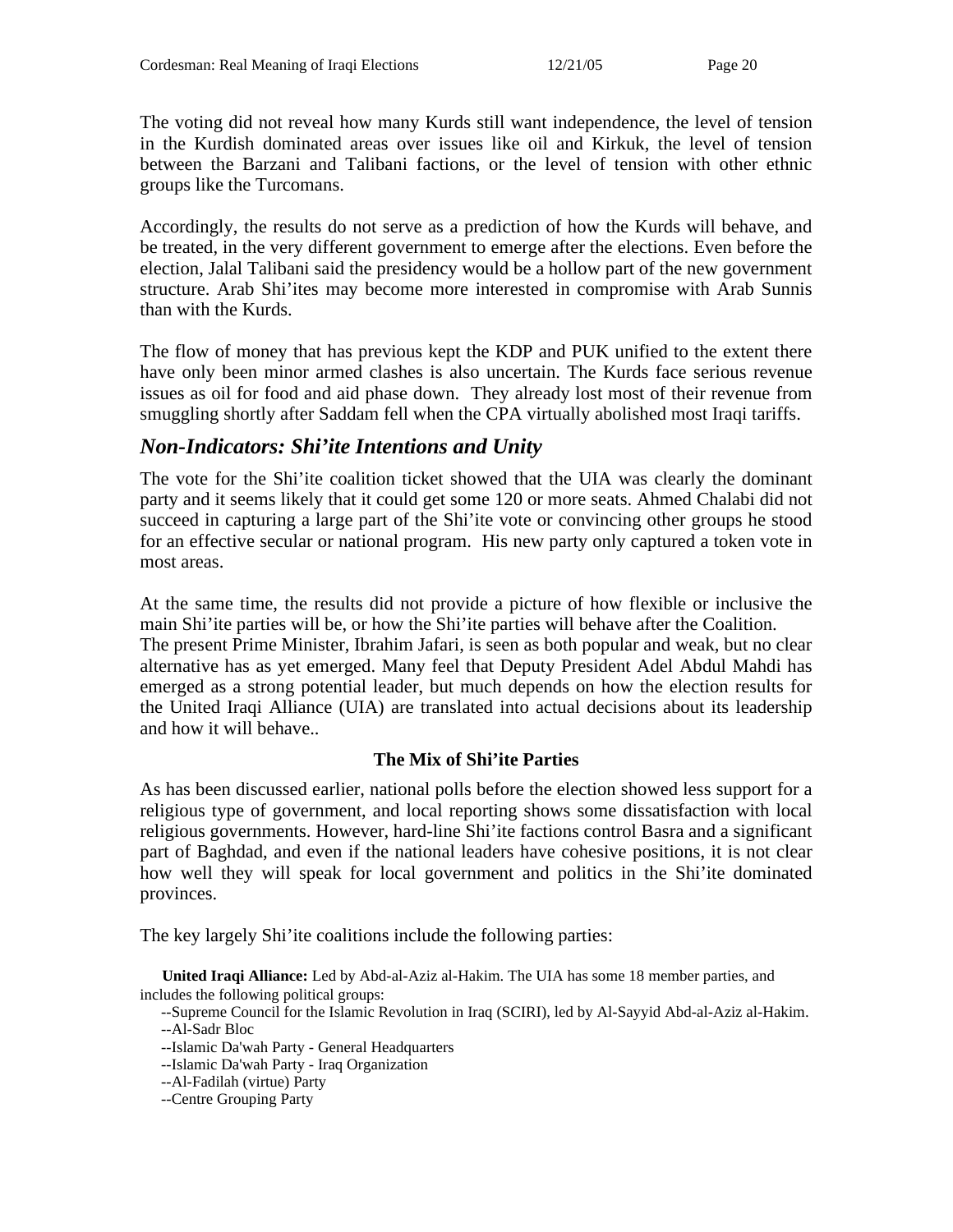--Badr Organization --Al-Adalah (justice) Group --Hezbollah Movement of Iraq

- --Sayyid al-Shuhada (master of martyrs) Movement
- --Iraqi Turkomans Loyalty Movement

--Islamic Union of the Iraqi Turkomans

--Justice and Equality Grouping

--Iraqi Democrats

**National Congress Coalition:** Led by Ahmad al-Chalabi and combining his Iraqi National Congress and the Constitutional Monarchy Movement headed by Al-Sharif Ali Bin-al-Husayn. The Coalition includes the:

--Iraqi National Congress

--Iraqi Constitutional Party

--Iraqi Constitutional Movement

--Turkoman Decision Party

--Democratic Iraq Grouping

--First Democratic National Party

--Democratic Joint Action Front

#### **The Uncertain Future of the UIA**

The previous tables and graphs have shown that the United Iraqi Alliance (UIA) is clearly the key Shi'ite party and will probably remain an umbrella coalition of Shi'ite parties after the election. Its status, however, is much more uncertain than in the January 2005 election. The key parties still in the UIA are the Supreme Council for the Islamic Revolution in Iraq (SCIRI) and the Islamic Al-Da'wah or Dawa Party; members of cleric Moqtada al-Sadr's movement, and these parties have many internal tensions. For example, one Sadr supporter, Fattah al-Shaykh, seems to have dropped out because of Sadr failure to adopt a decisive stand "on participation in the elections." A number of former UIA participants have left to form or join other parties and coalitions.

Key UIA leaders like the Moqtada Al-Sadr and Abdul Aziz Al Hakim differ sharply over critical issues like federation. Sadr strongly opposes it, and Hakim strongly favors it. Sadr is always an explosive political uncertainty, and has reasserted himself as a major political voice in Baghdad, Basra, and elsewhere as well as a major anti-US voice. Hakim's post election political role could be particularly critical because he is the leader of the Shi'ite Islamist Supreme Council for the Islamic Revolution in Iraq (SCIRI), and plays a major role in the actions of the Badr Organization, which is blamed for many of the Shi'ite attacks on Sunnis. He also has ties to the present Minister of the Interior, who is blamed for tolerating some of the abuses by government prisons and the special security units.

#### **Chalabi's Role**

Ahmad al-Chalabi's Iraqi National Congress and the Constitutional Monarchy Movement were part of the UIA in the last election but left to form the National Congress Coalition It is too soon to count put the ever-ambiguous Ahmad Chalabi, but he did not do well in any area in Iraq.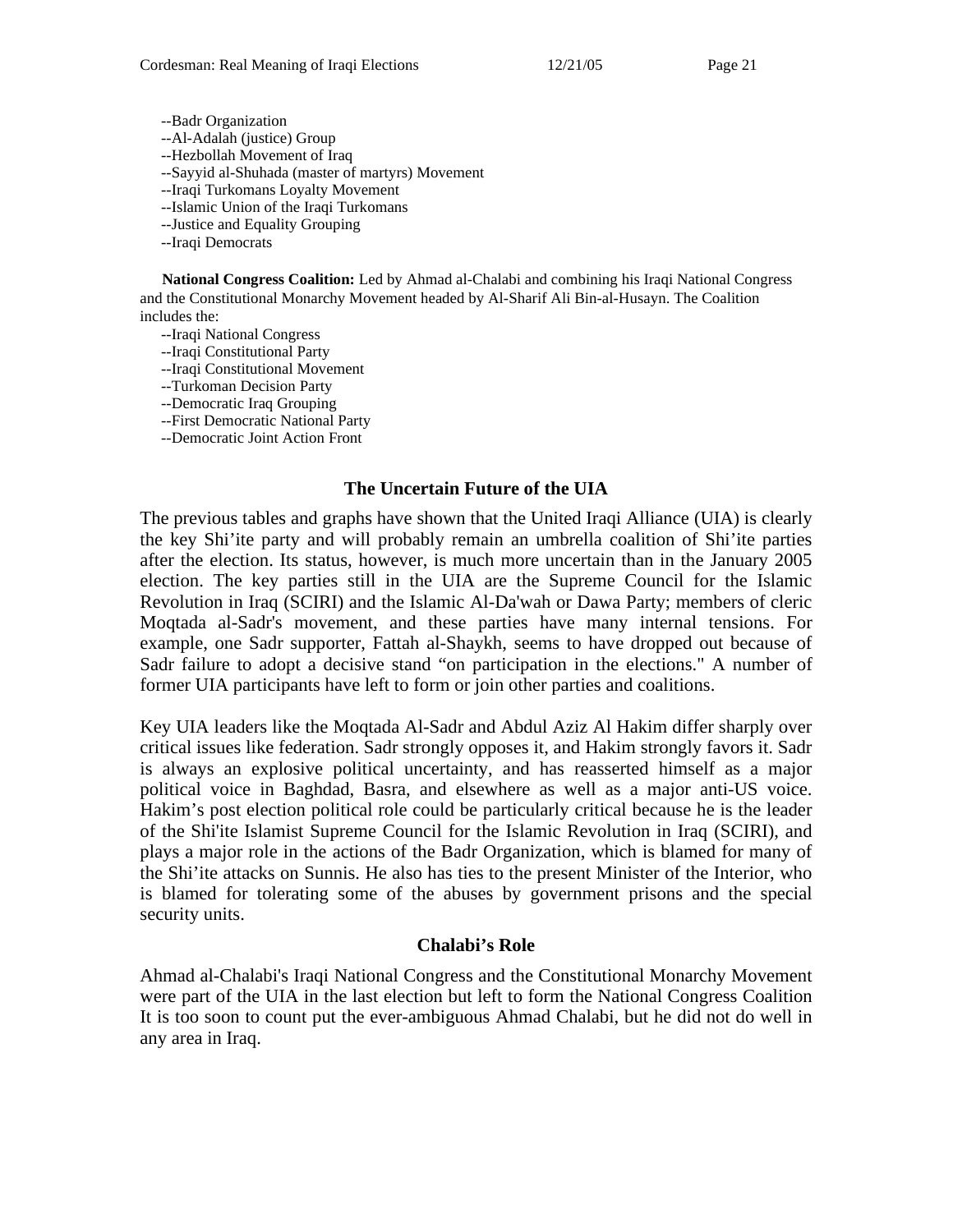#### **The Unelected Voice: The Grand Ayatollah Ali Sistani**

Another uncertainty is the future role of the most important unelected figure in Iraq, the Grand Ayatollah Ali Sistani. Sistani's role may be particularly critical in deciding how seriously Shi'ites pursue separatism under the guise of federation, versus inclusive politics and national unity.

# *Non-Indicators: Support for the US and Coalition*

The mid-December ABC-Time Oxford Research International poll provides a strong warning that voting will not mean an endorsement of the US and Coalition, regardless of what faction Iraqis vote for.

#### **Calling for the US to Leave**

ABC summarizes the poll results as follows:

"…half of Iraqis now say it was wrong for U.S.-led forces to invade in spring 2003, up from 39 percent in 2004.

"The number of Iraqis who say things are going well in their country overall is just 44 percent, far fewer than the 71 percent who say their own lives are going well. Fifty-two percent instead say the country is doing badly.

"There's other evidence of the United States' increasing unpopularity: Two-thirds now oppose the presence of U.S. and Coalition forces in Iraq, 14 points higher than in February 2004. Nearly six in 10 disapprove of how the United States has operated in Iraq since the war, and most of them disapprove strongly. And nearly half of Iraqis would like to see U.S. forces leave soon.

"Specifically, 26 percent of Iraqis say U.S. and other Coalition forces should "leave now" and another 19 percent say they should go after the government chosen in this week's election takes office; that adds to 45 percent. Roughly the other half says coalition forces should remain until security is restored (31 percent), until Iraqi security forces can operate independently (16 percent), or longer (5 percent)."

#### **Fear of the US as a Security Threat**

One key aspect of Iraqi attitudes is security. A total of 37% said that a lack of security, chaos, civil war, internal trouble, or division of the country was the worst thing that could happen to Iraq in the next year. An additional 12% cited terrorism. The third ranking fear – some 9% of Iraqis polled -- said that the worst thing would be for Coalition forces *not* to leave the country.

A total of 49% of all Iraqis polled still said they felt unsafe, and cited terrorism as the main reason. However, when they were asked what they did to feel more safe, 67% said they avoided US forces, 52% said they avoided checkpoints, 47% said they avoided the police and government buildings, and 43% said they were careful about what they said.

Another ABC report on the situation in Iraq in mid-December noted that,

"Iraqis who do not feel safe tell us they take a variety of measures to protect themselves. Sixtyseven percent say they avoid U.S. forces; one in two stays clear of checkpoints if possible; and 43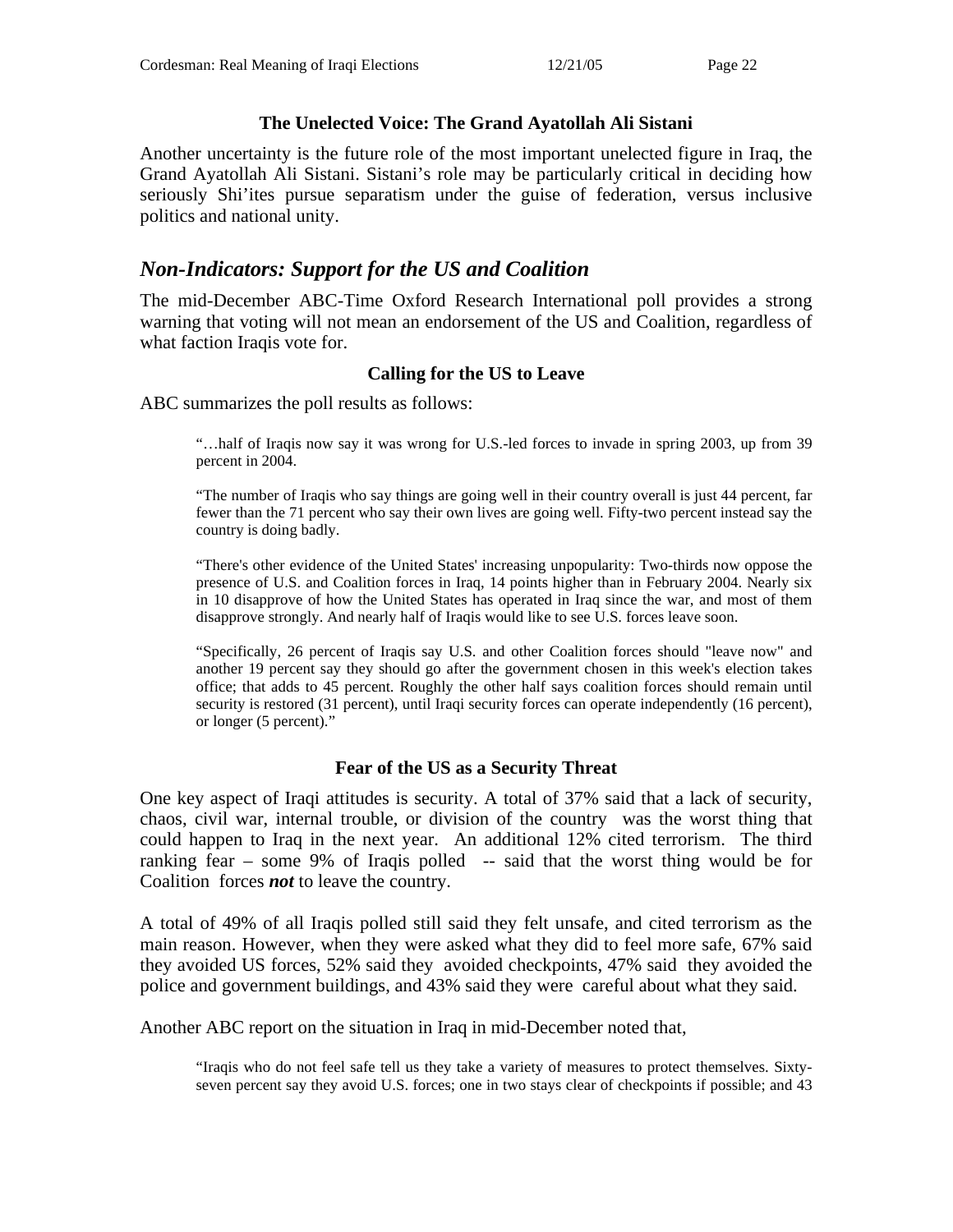percent are careful about what they say in public. Again, these are figures for Iraqis who say they feel less safe than before.

"The impact of security shortfalls remains significant. Violence has hampered reconstruction, in western and central Iraq in particular, and it has meant that badly needed funds for electricity, clean water, education and salaries for health care professionals are spent instead on security. In one stunning measure of "Where Things Stand" in Iraq we found that as of October 2005, approximately \$5 billion of the \$18.4 billion appropriated by the U.S. Congress for reconstruction in Iraq had been diverted to security needs.

"Many parents have become more afraid to allow their children, girls in particular, to attend school, and some Iraqis are too frightened even to visit the doctor when sick.

"… a strange calm pervades some cities where local militias have seized power. Nowhere is this more apparent than in Karbala, a major city in southern Iraq where such militia appear to have infiltrated the police and security forces. It's a development that outsiders, and some locals, view with fear and dismay — how, after all, can the true authorities hold power and garner respect when bands of armed men outside the government set up checkpoints and rule the streets? Yet many locals — in Karbala at least — report that these militias have improved security. An "iron hand" may be at work, and it may be a fleeting calm, but for the moment it is noticed and appreciated."

A recent Zogby poll also shows these results go far beyond Iraq. The poll found that 84% of Egyptians polled said their attitudes towards the US have grown worse over the last year, 62% of Jordanian, 49% of Lebanese, 72% of Moroccans, 82% of Saudis, and 58% of those in the UAE. These results tracked in many ways with polling done by the Pew Trust, and it is interesting to note the causes. When Zogby asked what the most important factor in determining Arab attitudes towards the US were, he got the following results:

| Factor                                                | Egypt          | Jordan | Lebanon | Morocco        | Saudi Arabia | UAE |
|-------------------------------------------------------|----------------|--------|---------|----------------|--------------|-----|
| War in Iraq                                           | 57             | 48     | 34      | 45             | 49           | 31  |
| President Bush's Promotion of<br>Democracy and Reform | $\overline{4}$ | 6      | 16      | 2              | 9            | 9   |
| Developments in Arab-Israeli<br>Front                 | 8              | 13     | 119     | 8              | 8            |     |
| American Treatment of Arabs<br>And Muslims            | 28             | 28     | 22      | 40             | 32           | 41  |
| Other                                                 | $\Omega$       | 3      | 4       | $\mathfrak{D}$ | $\Omega$     |     |

#### **Most Important Factor in Determining Attitude Towards US in 2005**

Source: Zogby International, Attitudes of Arabs: 2005, December 7, 2005, p. 14.

#### **Lack of Support and Gratitude for the US Aid Effort**

There is also negligible support or gratitude for the US aid effort: Only 18% percent of the Iraqis polled described the post war construction efforts in their area as "very effective." At total of 52% said they were ineffective or had never occurred at all. Only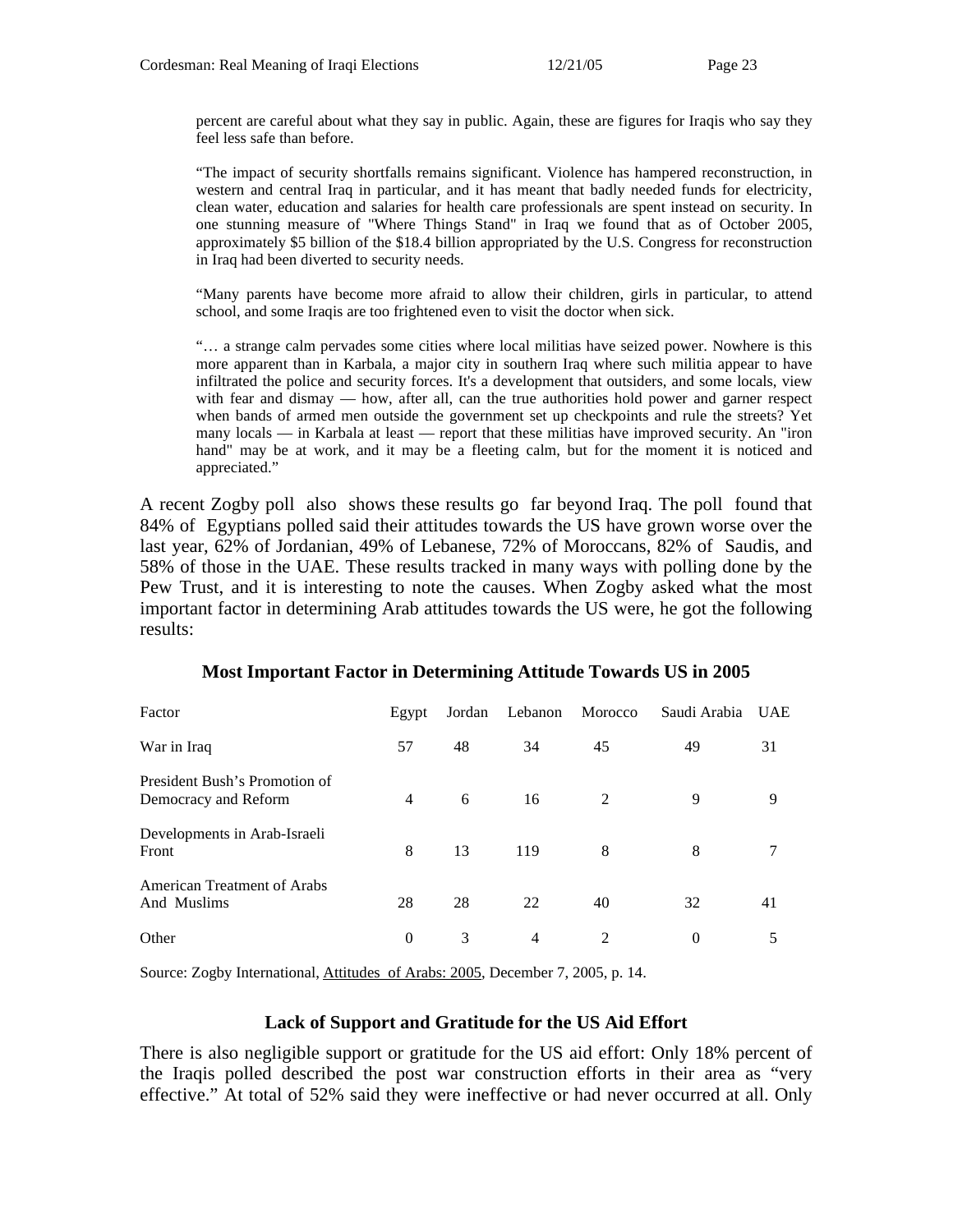6% saw the US as playing a main role in the reconstruction process and only 12% gave credit to the government.

In spite of such attitudes, it should be stressed that the US did make a major contribution to making the election work. The ambassador, embassy team, and senior US officials and commanders pushed hard for the kind of inclusiveness that could keep Iraqi united and give it political hope. US and Coalition forces will provide the most critical aspects of security although this time there will be more Iraqi officials in the field than Coalition forces.

The US Embassy reported the following aid efforts:

--Helped to prepare a comprehensive plan and cost estimate for voter registration for election events in 2004 and 2005, which the Iraqi government used to establish the election plan.

--Helped to establish the IECI in time to carry out the January 2005 elections.

--Embedded 14 technical experts within the IECI who worked in full partnership with the UN.

--Provided technical expertise, which led to the establishment of the electoral legal framework that defines Iraq's electoral systems.

--Collaborated with the Iraqi election commissioners to ensure the delivery of public information and commodities, including voting registration kits, printing and shipment of voter registry, and voter education information.

--Implemented a comprehensive, countrywide voter education campaign that targeted Sunni Arabs, women and other minorities.

--Trained 15,000 political party agent observers who were mobilized for the January 2005 Election. USAID also trained and deployed approximately 10,000 accredited domestic monitors throughout Iraq for both the January and October 2005 votes.

--To educate the populace about the content and significance of the constitution, USAID produced and distributed 1.35 million pamphlets and supplements on the constitution in both Arabic and Kurdish; broadcasted Town Hall meetings with members of the Constitutional drafting committee on television, and produced and distributed constitutional posters.

--Conducted 5,000 constitutional workshops reaching over 200,000 people throughout Iraq including women and Sunnis. USAID conducted 861 workshops in Sunni Arab areas alone.

--Women's rights and minority rights were also supported. USAID provided a \$500,000 grant to a coalition of more than 30 women's organizations to advocate for women's rights in a constitutional democracy. A USAID \$10,000 grant went to a minority rights organization that successfully lobbied for the inclusion of minority rights in the constitution.

--Established the Iraq without Violence network of NGOs to monitor violence and mitigate conflict related to the elections.

# *Non-Indicators: Support for the Current Government*

The voting did not show how many Iraqis voted primarily because they feared other ethnic and sectarian groups and are seeking to strengthen their own. It certainly did not reflect faith in the government elected in January. Many Shi'ites saw Prime Minister Ibrahim Jafari as weak and ineffective – some for being too Shi'ite and some for notbeing Shi'ite enough. This is of more than passing importance because Jafari remains the leader of both Al Dawa (a key Shi'ite political faction) and the Shi'ite coalition – the United Iraqi Alliance (UIA).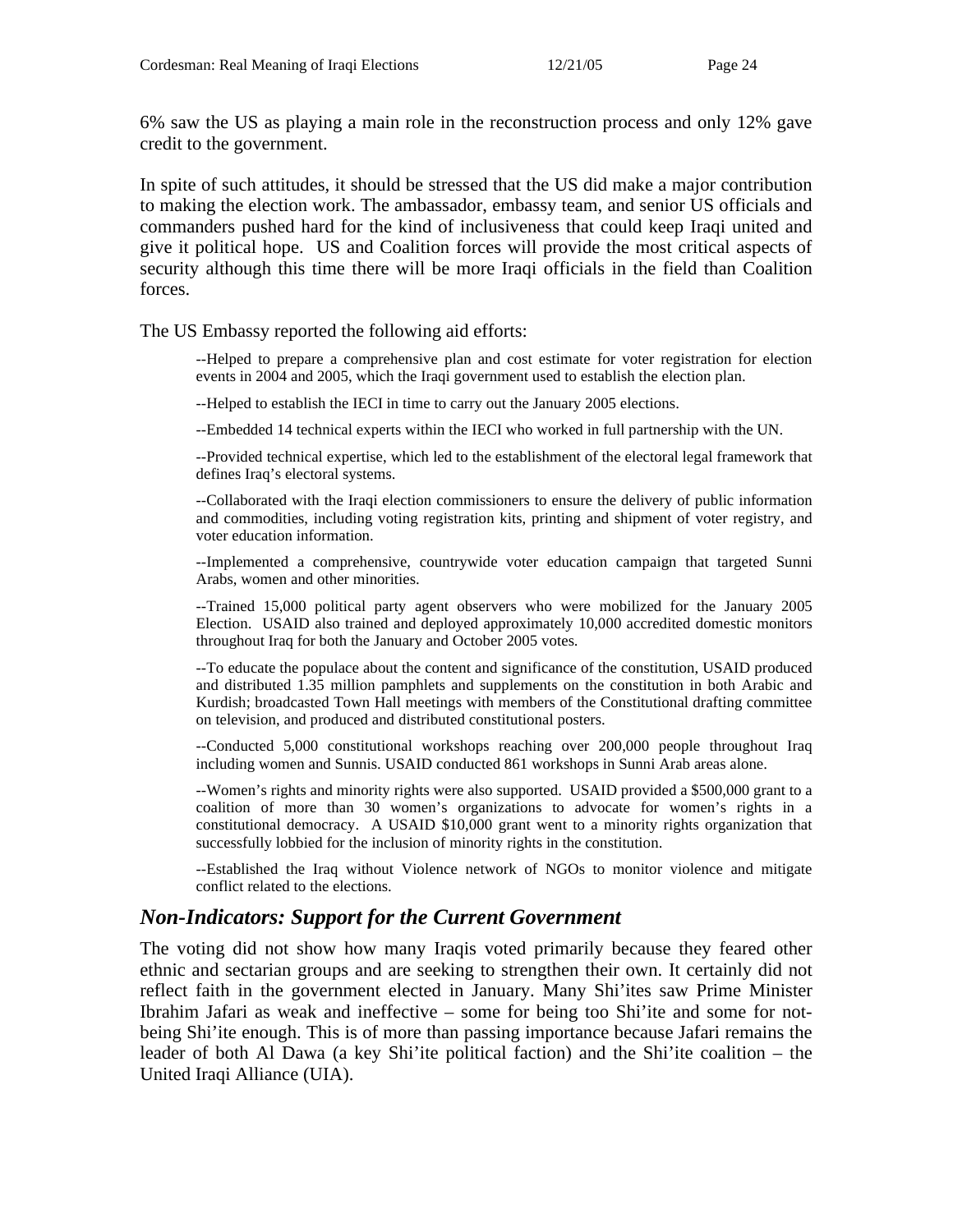#### **The Importance of Security**

Once again, the ABC-Time Oxford Research International poll provided useful results. ABC reported that,

"Surprisingly, given the insurgents' attacks on Iraqi civilians, more than six in 10 Iraqis feel very safe in their own neighborhoods, up sharply from just 40 percent in a poll in June 2004. And 61 percent say local security is good — up from 49 percent in the first ABC News poll in Iraq in February 2004.

"Nonetheless, nationally, security is seen as the most pressing problem by far; 57 percent identify it as the country's top priority. Economic improvements are helping the public mood. Other views, moreover, are more negative: Fewer than half, 46 percent, say the country is better off now than it was before the war…The number of Iraqis who say things are going well in their country overall is just 44 percent, far fewer than the 71 percent who say their own lives are going well. Fifty-two percent instead say the country is doing badly."

As the previous discussion of other polling results has show, these comments need to be put in context. They do not break out the results by province or ethnic/sectarian group. The Shi'ites and Kurds living in the relatively safe provinces have every reason to be far more optimistic about security and life than other Iraqis. Nation-wide results disguise more than they reveal in describing an insurgency that is driven by a Sunni minority that cannot be more than 20% of the total population and which is scarcely united around the insurgents.

#### **Sunni versus Shi'ite Differences**

As the ABC report on "Where Things Stand Indicates,"

"Virtually all signs of optimism vanish when one is interviewing Iraq's Sunni Muslims. There's more on this in the Local Government section of the report; suffice for now to cite a pair of poll results. While 54 percent of Shia Muslims believe the country is in better shape than it was before the war, only 7 percent of Sunnis believe the same. Optimism about security — 80 percent of Shias and 94 percent of Kurds say they feel safer — is absent among Sunnis. Only 11 percent of Iraq's Sunni Muslims say they feel safer than they did under Saddam.

"Overall, there is a Rorschach-test quality to all this. One could easily sift through the research and field reporting and conclude that Iraq is in danger of collapse; one could almost as easily glean from the same data that there is great cause for optimism.

"At the heart of the "collapse" scenario is a litany of dashed hopes. Many Iraqis cannot understand why — two-and-a-half years after the Americans arrived — electricity and sewage are not more reliable, why more reconstruction projects have not reached their neighborhoods, why corruption remains so prevalent and why their local (and in many cases democratically elected) officials have not changed things for the better.

"Yet there are ample reasons for optimism: The burgeoning commerce that now touches nearly all corners of the country; an economy growing, thanks in part to the high price of oil; per-capita income up 60 percent, to \$263 per month; improvements in health care and education; and the widely held belief that next week's elections will make a positive difference. Seventy-six percent of Iraqis told us they were "confident" the elections would produce a "stable government" — and despite the sectarian divisions, few Iraqis express concern about civil war."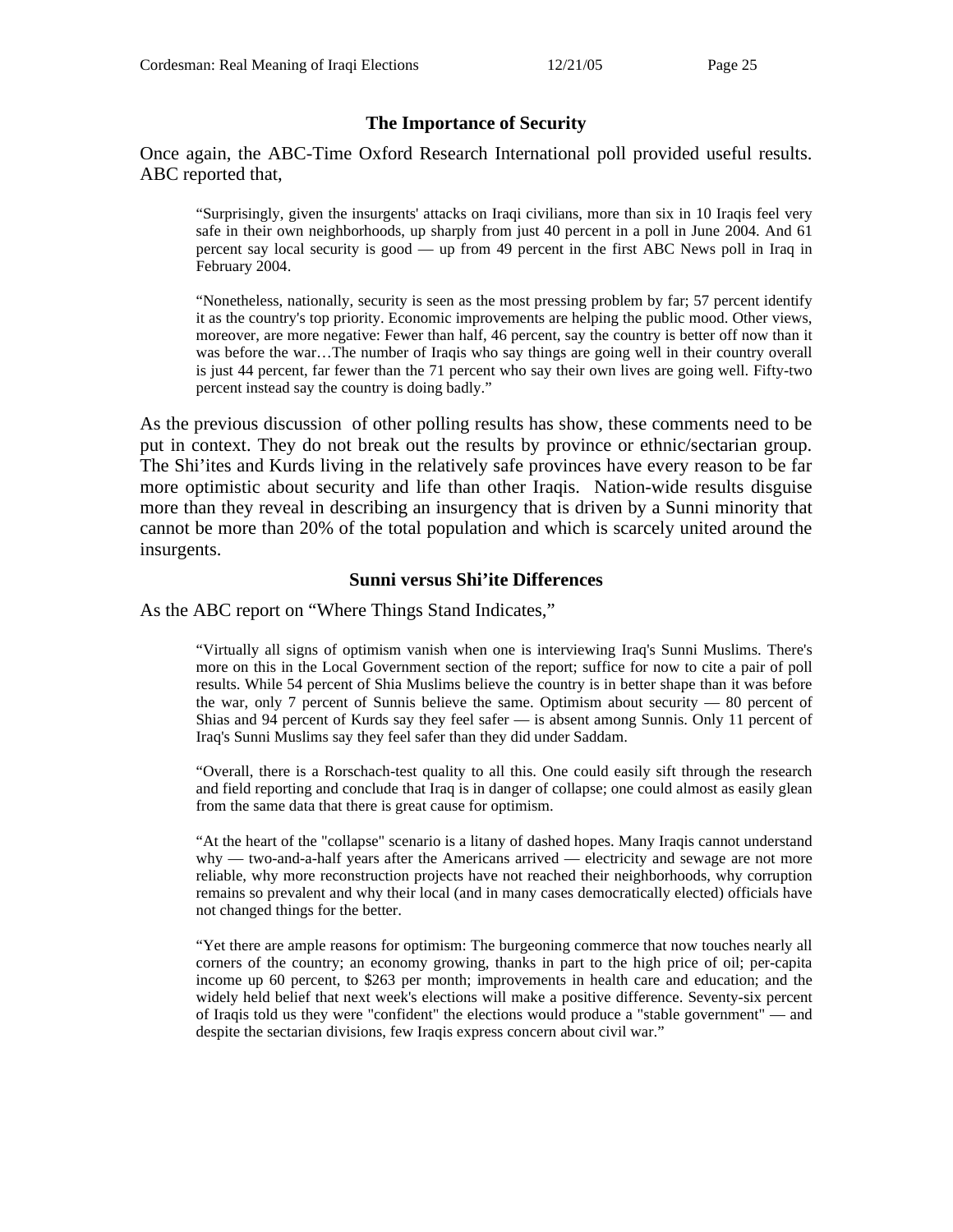#### **A Real-World Economic Crisis, Not Progress**

Ironically, this latter statement illustrates the dilemmas and contradictions in any reporting on Iraq and Iraqi attitudes. The rise is per capita income is a national average based on dividing the total population into the total GNP measured in ppp terms. It is driven as much by a flood of wartime income and aid as oil revenue, and the distribution is unquestionably far less equitable than at the time of Saddam Hussein.

#### As ABC reported in its mid December poll,

"Unemployment overall is difficult to gauge. There is a growing 'informal economy,' and many Iraqis have taken second jobs. A U.N. survey published in May 2005 put unemployment at 18.4 percent; this is almost certainly a low-end figure…nationwide unemployment currently hovers between 27 percent and 40 percent.

"…The work rolls remain decimated because of the purging of the old army and much of the old Ba'athist apparatus. Whatever the political benefits or costs of that much-debated policy, there is no question that it put a great many Iraqi men out of work. Further, the Iraqi government no longer finds it practical or feasible to employ the sprawling work force that existed during the rule of Saddam Hussein."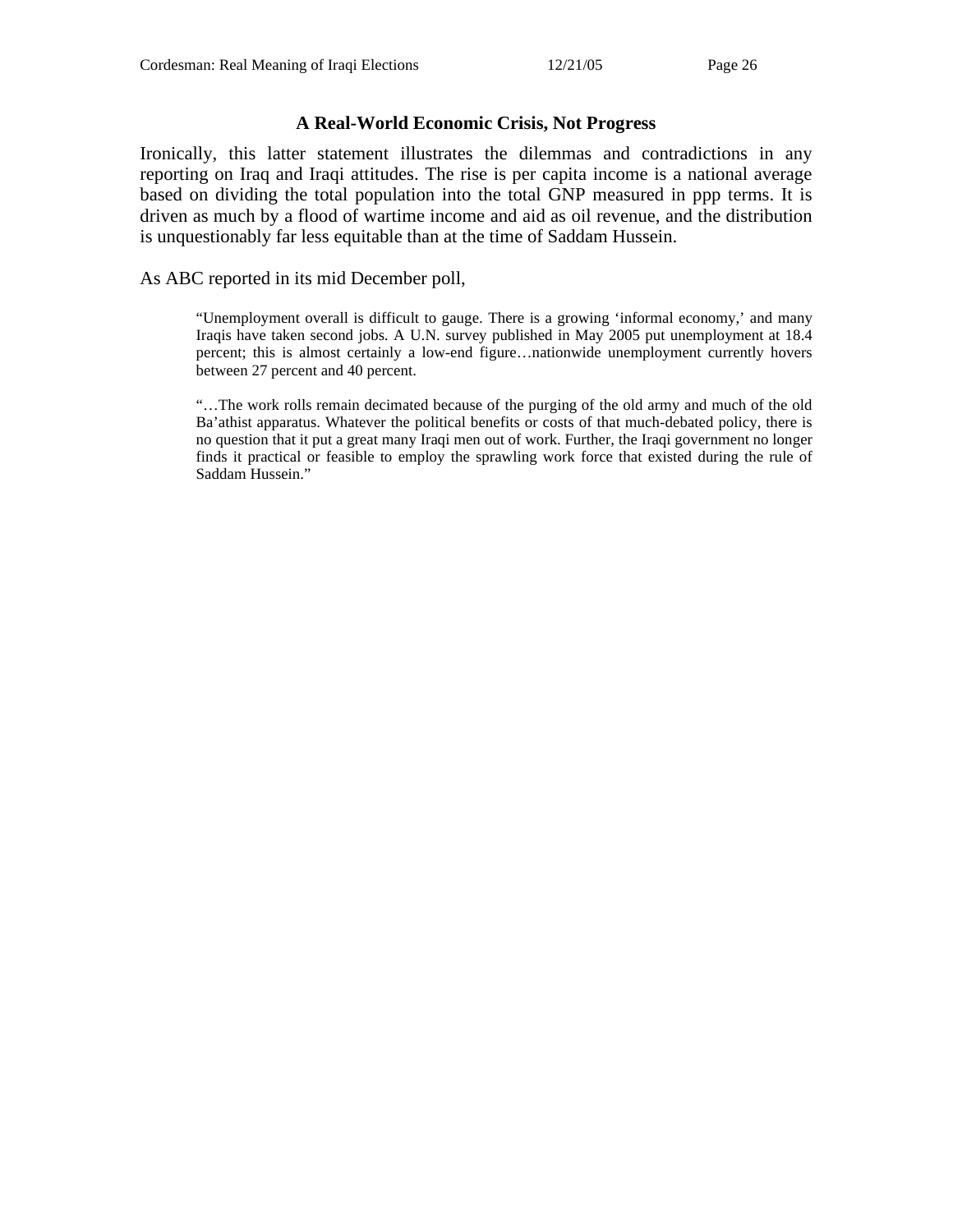# **What Comes After the Elections**

Both Iraqi and US officials caution that it may take up to several months after the results to agree on a new government. Even if the period is much shorter, simply dividing up titles in the executive, legislature, and government will not necessarily indicate who actually has power or the capability to use it.

# *Post-Election Coalitions will be More Important than the Election Results*

The coalitions of Sunni, Shi'ite, Kurdish, and nationalist factions that emerges during this process may tell far more about the future than actual voting strength or numbers of legislators. Even then, however, coalitions may shift from issue to issue, and may take on a very different form once the government is actually formed and begins to operate.

One key issue will be how close the UIA and Kurds can come to winning a simple majority – a key issue in the election. If not, the diverse coalitions described earlier must find some way to agree on a national unity government. The choice of a Presidency Council, Prime Minister, and of the key Ministers – Defense, Interior, Oil and Finance – may well do more to define power in practice than the elections. So, however, may the kind of legislative alliances that define how the Constitution is completed, amended and interpreted.

#### *Critical areas for political decision-making and the choice of leaders will be:*

(i) The requirement that two-thirds of the newly elected national assembly has to agree on the "Presidential council" and the president and two vice presidents who must nominate a prime minister for approval by the assembly. This not only adds a major new political issue to selection of a prime minister, it raises real issues about the real world aftermath. The presidential council seems weak on paper, but could bargain and in any case will be much stronger if the prime minister is not strong and his coalition is weak.

(ii) Whether the Ministry of Defense continues under Sunni leadership, and to emphasize a truly national army and one that is sensitive to Sunni concerns.

(iii) Whether the Ministry of Interior is brought under control, moves away from its recent tendency to tolerate or carry out Shi'ite revanchism, and becomes effective in creating truly national special security and police forces.

(iv) Whether the Oil Ministry has professional leadership and moves forward decisively to renovate oil and gas facilities, and carry out exploration and development of a kind that will ease the tension between factions. There have so far been far too many studies, and far too few tangible actions and results.

(v) Whether the Ministry of Finance gets leadership that can actually manage resources and the budget, bring overspending in other ministries under control, and deal with the necessary compromises over how to handle oil and other state revenues and taxation.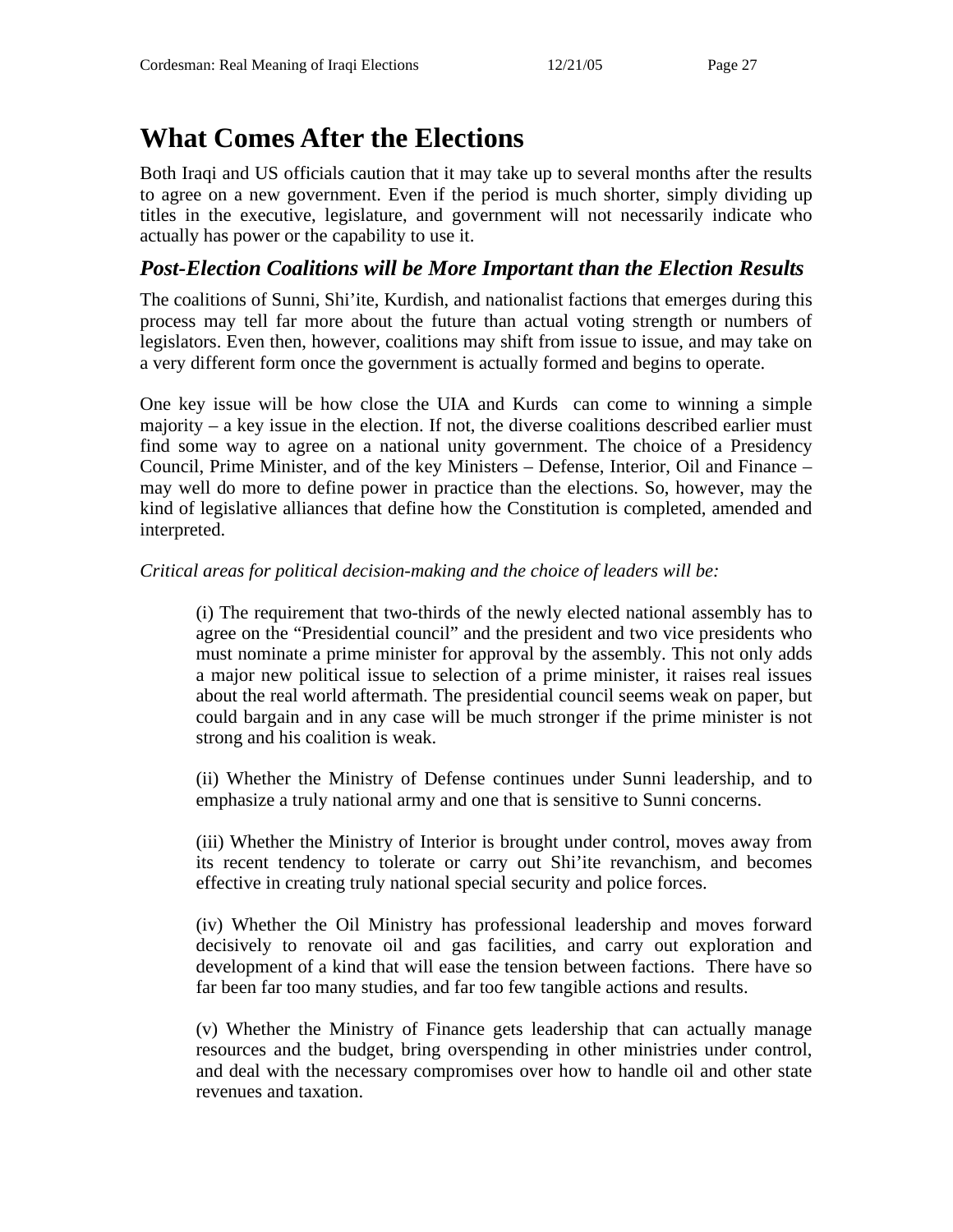# *Power versus Voting Results and Law(yers)*

The period following the election is much more likely to be an exercise in political power than one in law – particularly because it is politicians who will decide the way that efforts to change the constitution are implemented.

If power is exercised in a moderate and inclusive way, Iraq may well move forward as a unified state. If power becomes polarized, or is used at the expense of Sunnis or "nationalists," the result can be paralysis, division, or civil war.

# *Post-Election Timing and Political Dynamics: Politics versus Force*

The political dynamics are also demanding. The debate over the constitutional referendum, and the constitution, opened up virtually every key issue in Iraqi politics, and created a process where the constitution needs to be completed and can only be amended by simple majority for a relatively short time. The new government will also inherit a budget deficit, the need to take over management of more of the aid process, and immediate issues over the control of oil revenues.

More importantly, it will inherit an ongoing insurgency and a climate where suicide attacks on Shi'ites and Kurds have been increasingly mixed with Shi'ite military and Special Iraqi Security forces attacks on Sunnis. Even if some or many of the more "moderate" or nationalist Sunni insurgents do come over to the government side, the more extreme and Islamist insurgents face the fact that this is a critical time window in which they must do everything possible to provoke the Shi'ites and Kurds, prevent compromise, and move towards a civil war or at least paralysis and disintegration of the political process.

This also, however, is the time when Shi'ites who want federalism or to dominate Iraq must act politically or through their own efforts at violence, and Kurds who want nationhood must act.

The good news is that many more Iraqi forces will come on line at the same time, and that a successful political process will probably be supported by a successful military and police effort. The two do, however, go in tandem, and a failed or non-inclusive political process could divide the Iraqi armed forces or polarize them against the Sunnis.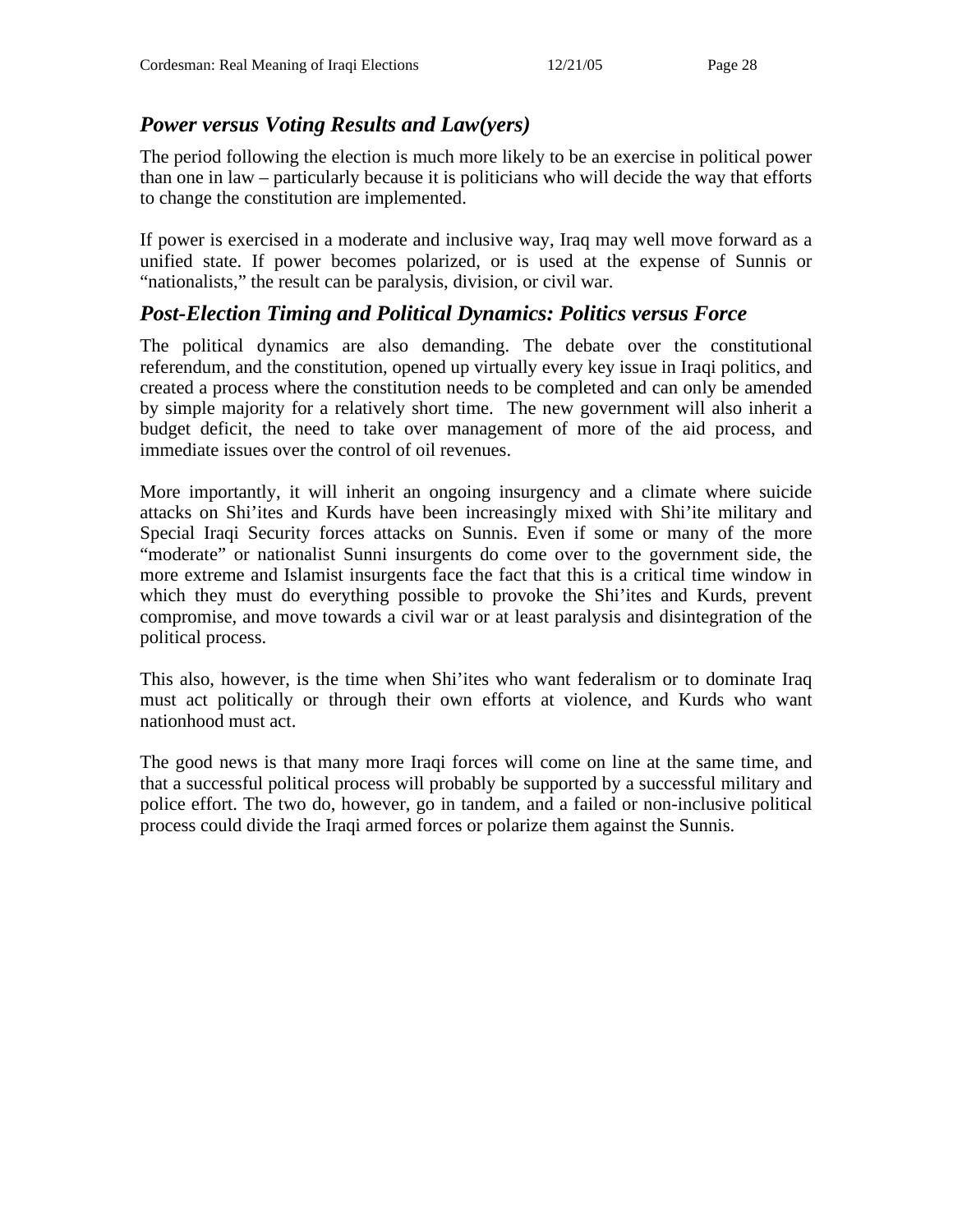# **Key Post-Election Issues**

One needs to be very careful about assuming Iraq's new government must solve every issue at once, or that it must find all such answers soon after the new government is formed. Compromise, delay, and deferral are excellent political solutions; so are halfmeasures and cosmetic actions. Governments muddle through because political realities force them to, and because "muddling" is far more stable and uniting than acting with clarity and efficiency.

Nevertheless, anyone attempting to interpret the election results must be aware just how many critical issues the last few years, and the debate over the constitution, have unleashed. The new government must deal directly or indirectly with the following practical issues – none of which have been addressed with meaningful clarity by the political parties running in the election.

# *Finishing and Amending the Constitution*

Finessing the constitution left many areas unfinished or ambiguous (some 35-50 laws have to be passed to complete it) and pushed most of the controversial issues off on the new government. This government will have many members of the new assembly – particularly Sunni -- who ran on tickets calling for amendments to the constitution and sometimes opposing it. The government also faces pressure to act during the four-month period where the national assembly can amend it by a simple majority.

The assembly will probably have to agree on a general and inclusive document at this time in order to present all of its amendments in a single referendum, but – as the discussion below details -- many issues affecting the constitution affect the most controversial political issues affecting Iraq and the new government. There may well be more passion than reason.

There also seems to be some debate over the conditions for amending the constitution. Dr, Jonathan Morrow of the USIP notes that the final amendments to the constitution before the October  $15<sup>th</sup>$  referendum called for the following process:

--First: The House of Representatives shall form at the beginning of its work a committee from its member to represent the key components of the Iraqi society. The mission of the committee is to present a report within four months including the recommendations of the necessary amendments to the constitution. The committee will be dissolved after presents its suggestion.

--Second: The amendments will be submitted to the Council of Representative for voting and it considered approved if it obtains the majority of the votes.

--Third: The amended articles approved by the Council of Representative (as indicated in item 2 above) will be presented to the people for vote in a public referendum within two months form the date of the approval of the amendments by the Council of Representatives.

--Fourth: The amendment will be agreed upon if it obtains the majority of votes and not rejected by two thirds of voters in 3 Governorates.

--Fifth: Suspension of Article 122 (related to the amendment of the constitution) .The article will return to effect after the changes are made.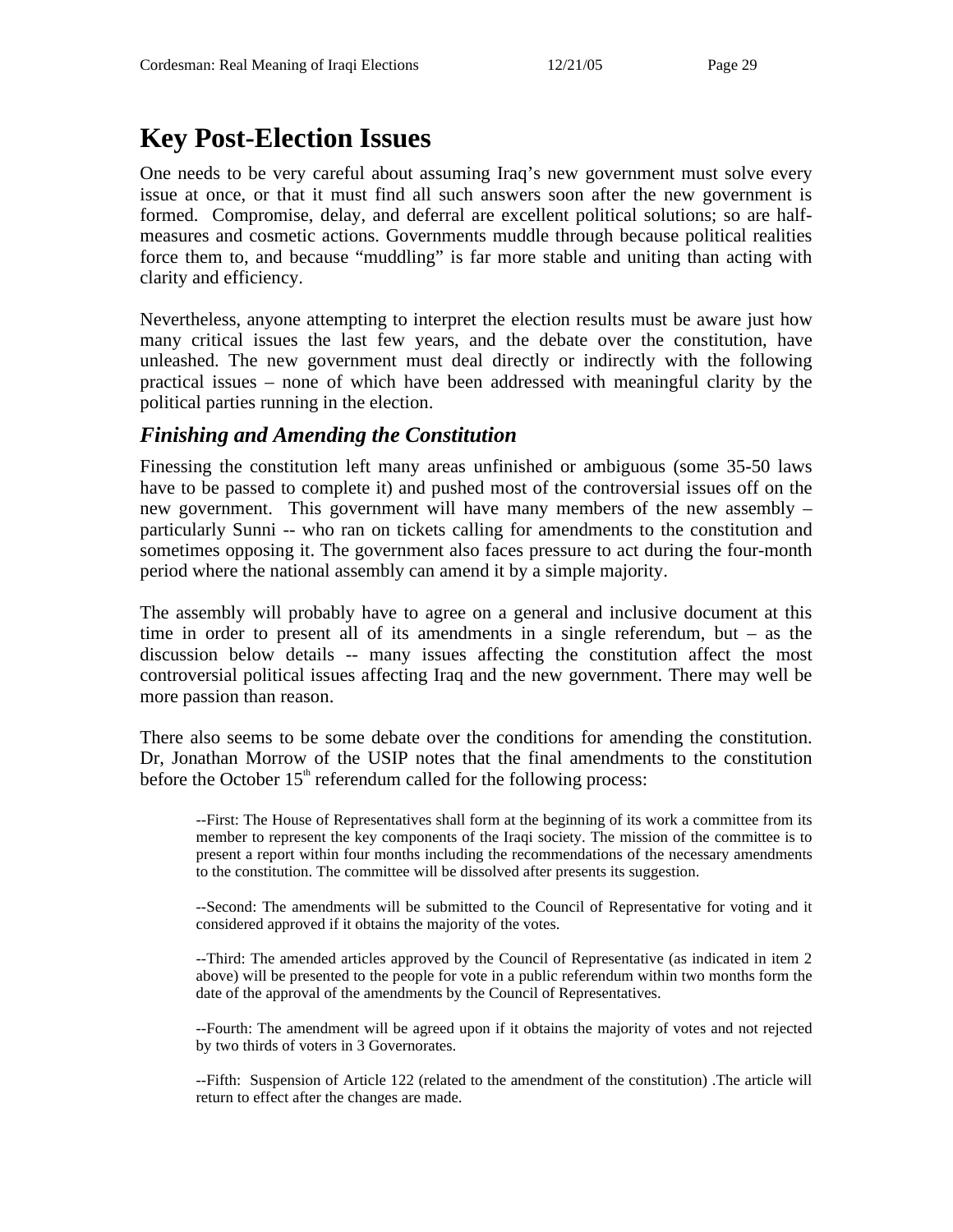Some reporting still says the Assembly needs a two-thirds majority to pass amendments, while some senior Iraqi politicians have talked as if the assembly vote alone would be enough. Morrow seems to be correct, however, in noting that any package of amendments would be subject to the same terms as the October  $15<sup>th</sup>$  referendum, and that, "it will be equally difficult for any one political grouping to impose their will on the constitutional text as was last summer (though the Kurdish and Shia parties will no doubt be informed by the knowledge a Sunni Arab vote would probably not be able to defeat a joint proposed amendment from their camps."

# *The Political Struggle for Sunni Inclusion*

The election can only be a prelude to a much more intense effort to include Sunnis in the political process, convince them that participation is more rewarding than violence and insurrection, and find compromises over revenues, power, control of the Iraqi forces, and other issues.

Sunni politics will also have to evolve. The current parties are more self-selected than legitimate, and there is little unity over issues like the role of religion in the state, the definition of nationalism, how Sunni rights can and should be preserved, etc. The fact Sunni parties lag more than two years behind Shi'ite and Kurdish parties will be a serious issue.

# *The Kurdish Question*

The Kurds will have to define their role in a new Iraq where they do not get preferential financing, oil for food money, or major smuggling revenues. They need to define both their own level of unity and how they will really relate to the rest of Iraq. Issues like control of oil revenues and divided ethnic areas like Kirkuk are already time sensitive. So is the political role Kurds will play at the national level in the new government.

# *The Problem of Federalism*

The Iraqi constitution leaves the definition and practice of federalism so ambiguous that it can border on confederation, autonomy, or separatism. Some form of near-autonomy is vital in resolving the Kurdish question but could tear the Arab portion of the country apart, trigger sectarian separatism and soft ethnic cleansing, and create impossible problems in terms of revenues, oil, control of the Iraqi forces, etc.

The acid test may be the choices Shi'ites make for nationalism over federalism.

# *National, governorate, and local power*

At a different level, the constitution and political processes to date combine to leave major uncertainties overt the de facto power of the central government to control given governorates and particularly over the level of independence of local authorities in cities like Baghdad and Basra. These are key practical day-to-day issues of governance versus ethnic and sectarian divisions and federalism, but all interact and affect critical issues like money, power, religion, and control of security forces.

At the same time, the new legislature must come to grips with allocating senior positions at the national level, and defining the relative strength of the prime minister, presidency,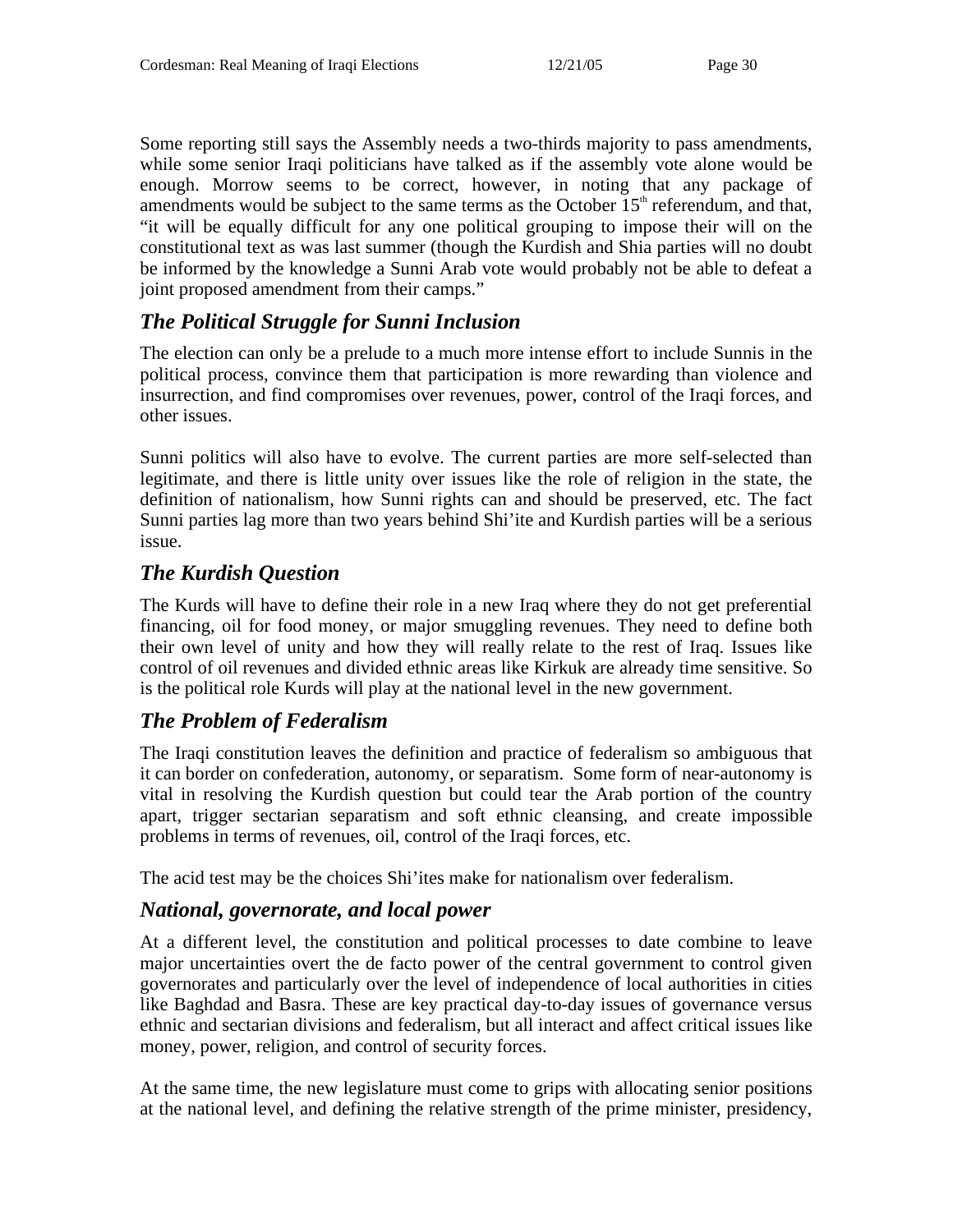ministers, etc. Defining the practical allocation of power at the top often has little to do with electoral results or party leadership. Iraq will have to find its own approach to doing this under a new political system and constitution.

# *Control of the Military, Security Forces, and Police and Shaping the Role of the Militias*

The Coalition has brought Iraqi forces to the point where they should allow significant reductions of Coalition forces in 2006, and Iraqi forces to take over most visible security missions on the ground. If the process is well managed and sustained, it can be a prelude to the withdrawal of all Coalition forces over time, although an advisory role and some enabling and support forces may be necessary through 2010.

Everything will depend, however, on the political dimension, and the effort to bring unity and inclusion. It will depend on creating truly national military and special security forces, and police who are both effective and serve the cause of unity and human rights – not simply local authority.

# *Control over (Sharing of) Oil*

Oil is the practical symbol of wealth and power. Control over oil revenues is control over some 85% of state earnings, and control over the exploration and development of new and existing oil reserves is already a critical political issue. The constitution leaves this issue ambiguous; political pressure will almost certainly force the issue over the first six months the new government is in session.

These near-term problems are further complicated by pipeline and export route politics; the integration of important aspects of the oil and gas infrastructure on a national level; the lack of refinery capacity and gross overdependence on product imports; and unsustainable subsidized prices for gasoline, cooking fuel, heating oil, etc.

# *Control of Taxation and Revenues*

Money, taxation, and duties will be key issues that extend far beyond the control of oil export revenues, and again help shape the debates over federalism and central versus local authority.

# *"Balancing" the Budget, Aid, Debt, and Reparations*

Iraq does not need to truly balance its budget, but it needs much better fiscal management. The new government inherits a fiscal mess disguised as an annual budget and plan. It will need to show it can takeover much of the aid process in terms of management and execution, and find ways to distribute it more equitably.

The government will almost certainly have to appeal to the US and the world for another major aid effort at a difficult time, and must follow up on the effort to achieve forgiveness of debt and reparations.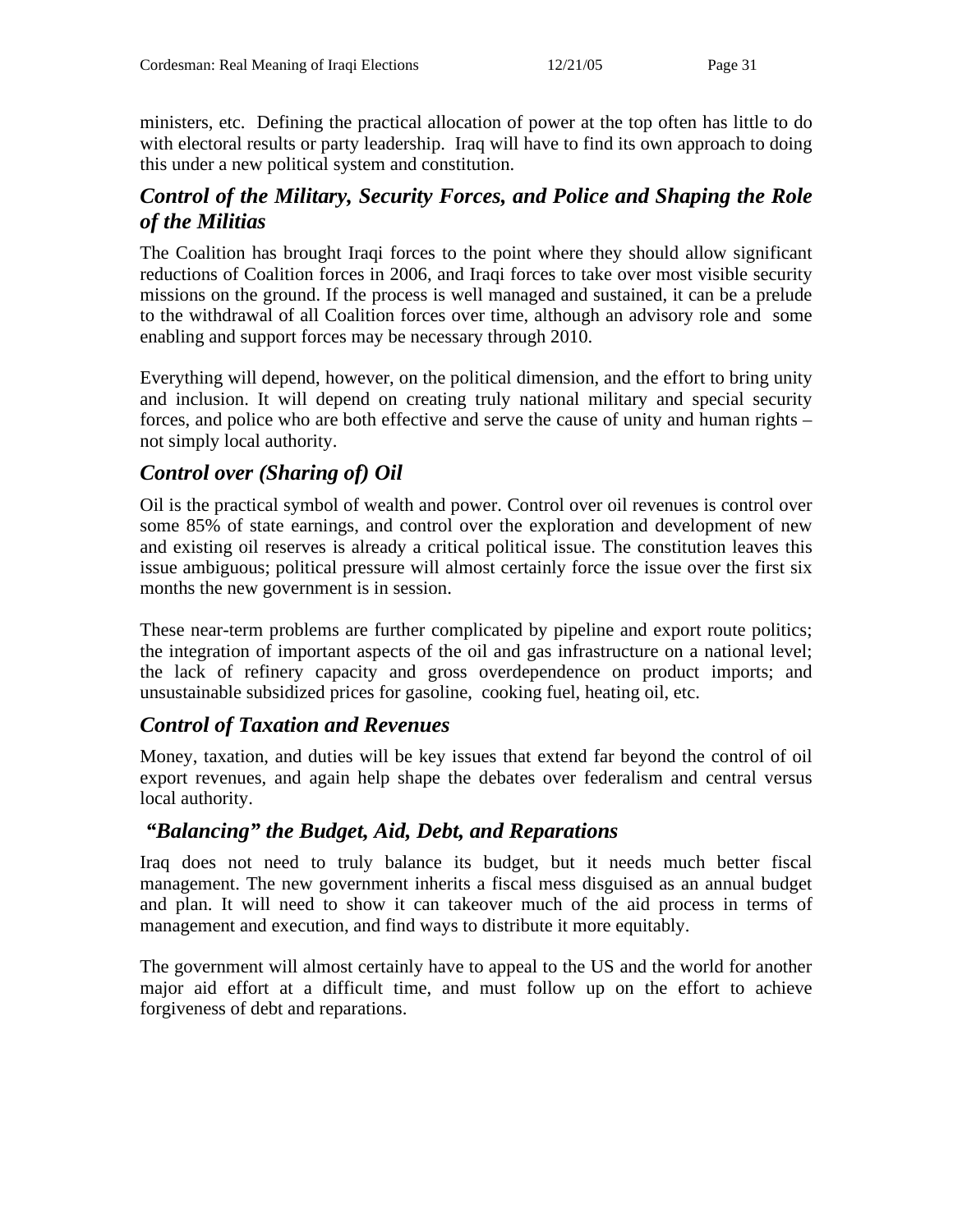# *Investment Policy*

The same issues that can either polarize or unify Iraqi politics are critical to the climate shaping domestic and foreign investment, and suitable laws and regulations still need to be drafted or confirmed.

# *Defining the Rule of Law*

The constitution leaves many ambiguities, as does actual Iraqi practice to date. The issue is compounded by permeating corruption, inefficiency and delay, and a major debate over the role of religion and Sharia in shaping the rule of law. Striking practical differences in interpretation and enforcement now exist at the local level.

# *Defining the Practical Nature of Human Rights*

Like the rule of law, the constitution leaves as many open areas as it closes. In any case, it is practice, not the letter of the law, that counts. Some issues can be deferred and Iraqi standards are not those of the US and EU.

The basic security of the individual, and human rights as they apply to protection of different ethnic and sectarian groups, are issues that cannot be deferred. Soft ethnic cleansing, enforcement of religious practices, and police and security force abuses are also issues requiring early action.

# *Defining the Role of religion in the State*

Once again, the debate over the constitution almost forces the government to find early solutions and compromises. So does the nature of the political campaign, and Shi'ite and Sunni politics. Inclusive and moderate Islamic solutions will not be a problem. Hard-line efforts, particularly the kind of Shi'ite-dominated efforts like the "555" campaign could be intensely divisive.

# *Defining the Role of the Coalition and Coalition Forces*

Most top Iraqi political figures are aware of how much they need Coalition forces and support. It is clear, however, that this is usually a matter of necessity, not friendship or love. The Iraqi people clearly want the Coalition out; the debate is over. Many new legislators have also campaigned on at least an indirectly anti-Coalition ticket.

The new government will have to come to grips with debates over deadlines for withdrawal, limits on Coalition actions, status of forces agreements, and a host of other issues relating to Coalition forces and influence. It will do so in a largely hostile political environment with new Sunni voices.

# **Prognosis**

This list of problems and issues, and post-election tasks, presents many real challenges. Sunni inclusiveness also remains uncertain. Yet, there are few real deadlines and many areas where muddling through and ambiguity will work or buy time. With good political leadership, finding workable approaches should not be daunting, much less impossible.